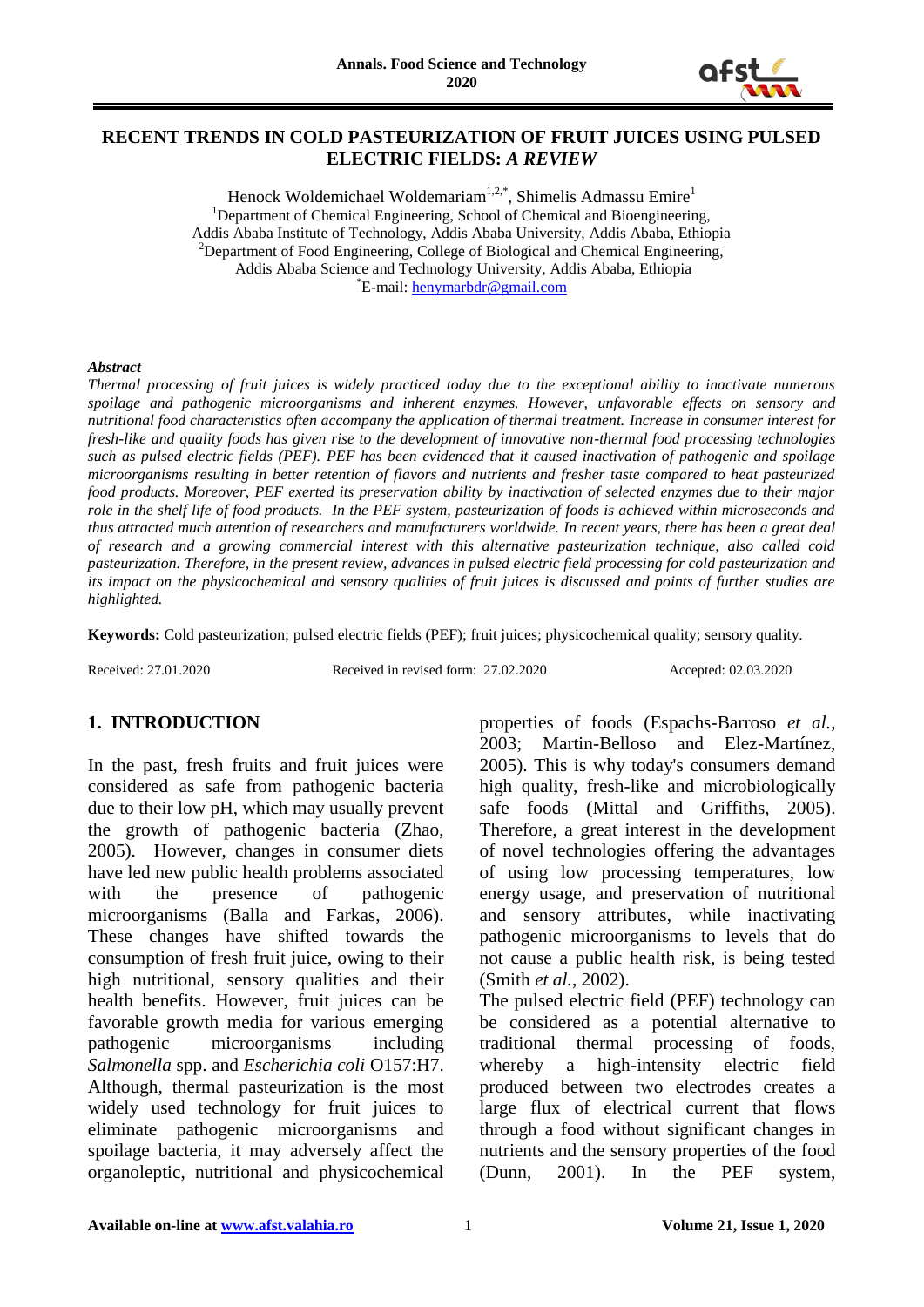

pasteurization of foods is accomplished within microseconds, and thus, the technology has received much interest from researchers around the world resulting in various publications in different PEF application areas.

There is a rising demand in the application of PEF in food processing. PEF applications in food processing have typically been directed to two major categories: microbial inactivation and preservation of liquid foods and enhancement of mass transfer and texture in solids and liquids. A large part of PEF work focused on reducing microbial loads in liquid or semi-solid foods in order to extend their shelf life and ensure their safety. Orange juice, apple juice, tomato juice, milk and liquid egg commonly studied liquid products (Hermawan *et al.*, 2004; Evrendilek and Zhang, 2005; Amiali *et al.*, 2006). Compared to heat-pasteurized products, PEF has been shown to inactivate pathogenic and food spoilage microorganisms as well as selected enzymes, resulting in better flavor and nutrient retention and fresher taste (Espachs-Barroso *et al.*, 2003; Sepulveda *et al.*, 2005). The other areas where PEF has potential applications in the future are juice extraction and dehydration. In view of the above, this review provides a summary of the applications of pulsed electric field in cold pasteurization of fruit juices.

#### **2. PULSED ELECTRIC FIELDS PROCESSING OF FOODS 2.1. Overview of PEF**

#### Rising consumer interest for food with a high nutritional value and a "fresh-like" taste has led to the development of new mild food preservation processes and alternatives to improve or replace conventional techniques, such as heat treatment. Many non-thermal pasteurization methods, such as high hydrostatic pressure or pulsed electric fields (PEFs), have been developed to achieve sufficient microbial reduction while retaining food quality. A rapid damage of internal cell structures and membrane can be caused by exposure to an external electrical field within few microseconds. Several applications of PEF were investigated for the past few tens of years

based on a phenomenon called electroporation. According to Neumann (1996), PEFs are used in the field of plant and microbial genetics to induce electroporation of cell membranes to allow external substance, like DNA, enter the cell. It is necessary to control the activity of reversible electroporation to maintain growth and development of the organisms throughout the PEF treatment. Cells rebuild their membranes because of the reversible permeabilization through resealing the electropores instantly after the PEF treatment. It is also possible to use this principle to induce stress reactions and biosynthesis of desirable secondary metabolites of foods. Inactivation of microorganisms can be achieved by using higher treatment intensities due to the irreversible breakdown of the cell membrane. This irreversible pore formation due to PEF treatment can be used in food technology as a mild preservation technique for liquid food as well as an alternative for conventional methods of cell disintegration, such as grinding or enzymatic treatment as a pretreatment step for mass transfer improvement before dehydration, extraction, or pressing.

# **2.2. Mechanisms of action**

In general, the inactivation effects of PEF on microorganisms rely on electroporation of the cell membranes and organelles (Raso *et al.*, 2014). Cell membrane is a semi-permeable and a very essential element of biological cell for mass transfer and takes a significant part in the production of DNA and RNA, protein and cell wall constituents in addition to a lot of extra complex metabolic activities (Rogers *et al.*, 1980). On the other hand, instability of intracellular organelles and other structural alterations were also reported (Harrison *et al.*, 1997). Depiction of membrane permeabilization not easy in the real-time process since the area of pore formation is only within the range of 0.1 per cent of the total surface of membrane surface and pores are created in the scale of sub-microsecond. The permeabilization of a cell membrane involves two basic steps: firstly, the applied electric field applied must induce the formation of a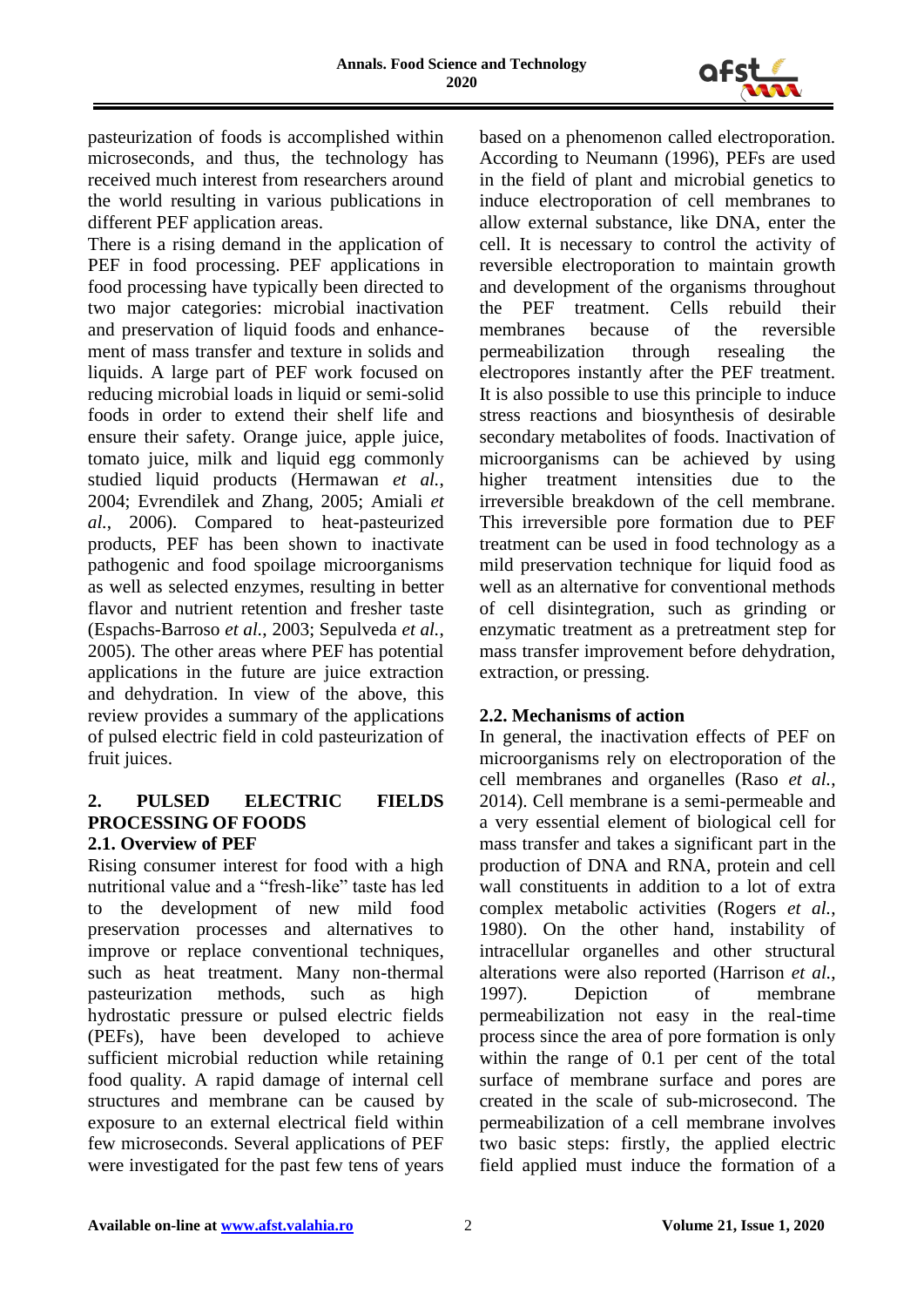

pore and, secondly, the pore must be sufficiently stable to let the intra- and extracellular media interact.

Sale and Hamilton (1968) developed a theory based on the formation of a transmembrane potential,  $\Delta \psi$ , across the cell membrane when exposed to an external electrical field. Crowley (1973) suggested an electromechanical instability theory to describe decontamination of microorganisms using PEF. "The cell membrane is considered as a capacitor filled with dielectric material of low electrical conductance and a dielectric constant in the range of 2" (Zimmermann *et al.*, 1974). Accumulation of charges on the two sides of the membrane with opposing polarity results in a normally happening, perpendicular transmembrane potential of around 10mV. An additional potential is generated by movement of charges along the electric field lines when exposed to an external electrical field which eventually results in a viscoelastic deformation of the cell membrane. The transmembrane potential generated on a cell membrane by an externally applied electric field depends on the applied intensity of the electric field strength and the cell size and shape. The external electric field strength required to reach the transmembrane voltage threshold is known as critical electric field strength (*Ec*) as shown in Figure 1, and when  $E > Ec$  electroporation is induced (Álvarez *et al.*, 2006).



**Figure 1. Schematic description of membrane permeabilization process with electrocompressive forces caused by an external electrical field (Toepfl** *et al.***, 2014)**

When the overall potential exceeds a critical value of around 1V, a local dielectric rupture of the membrane will occur due to the electrocompressive force and form a pore which acts as a conductive channel (Crowley, 1973; Zimmermann and Neil, 1996). Consequently, the compressibility, permittivity and initial thickness of the membrane depend on this phenomenon (Schoenbach *et al.*, 1997). Given a 5 nm membrane thickness, it turns into a 2000 V/cm dielectric strength. A massive increase in permeability restores the balance between the cell plasma and the extracellular medium of the electrochemical and electric potential differences to form a Donnanequilibrium (Glaser *et al.*, 1988).

The breakdown of pores with electric filed treatment is reversible if the sizes of pores formed are small as compared to the area of the membrane. Increase in pulse width and/or number will increase the strength of electric field and treatment intensity which facilitate the formation of large pores. This enables the shift of reversible damage to irreversible breakdown along with mechanical damage of the cell membrane and leads to cell death. When the electric field intensity across the membrane exceeds threshold, permeabilization of microbial cells will be irreversible and subsequently results in a leakage of intercellular compounds and cell lysis (Jaeger *et al.*, 2014; Raso *et al.*, 2014).

#### **2.3. PEF treatment system**

A pulsed electric field processing system contains a power source, a charging current limiting resistor, an energy storage capacitor bank, a treatment chamber and a switch for discharging energy from the capacitor through the food. The pulse wave form is monitored by using an oscilloscope. The voltage DC generator, which is the main power source, converts voltage from a utility line to high voltage alternate current and transforms to a high voltage direct current. Energy is stored from the power source and discharged into the capacitor to produce an electric field via the treatment chamber in the food material. The voltage throughout the generator is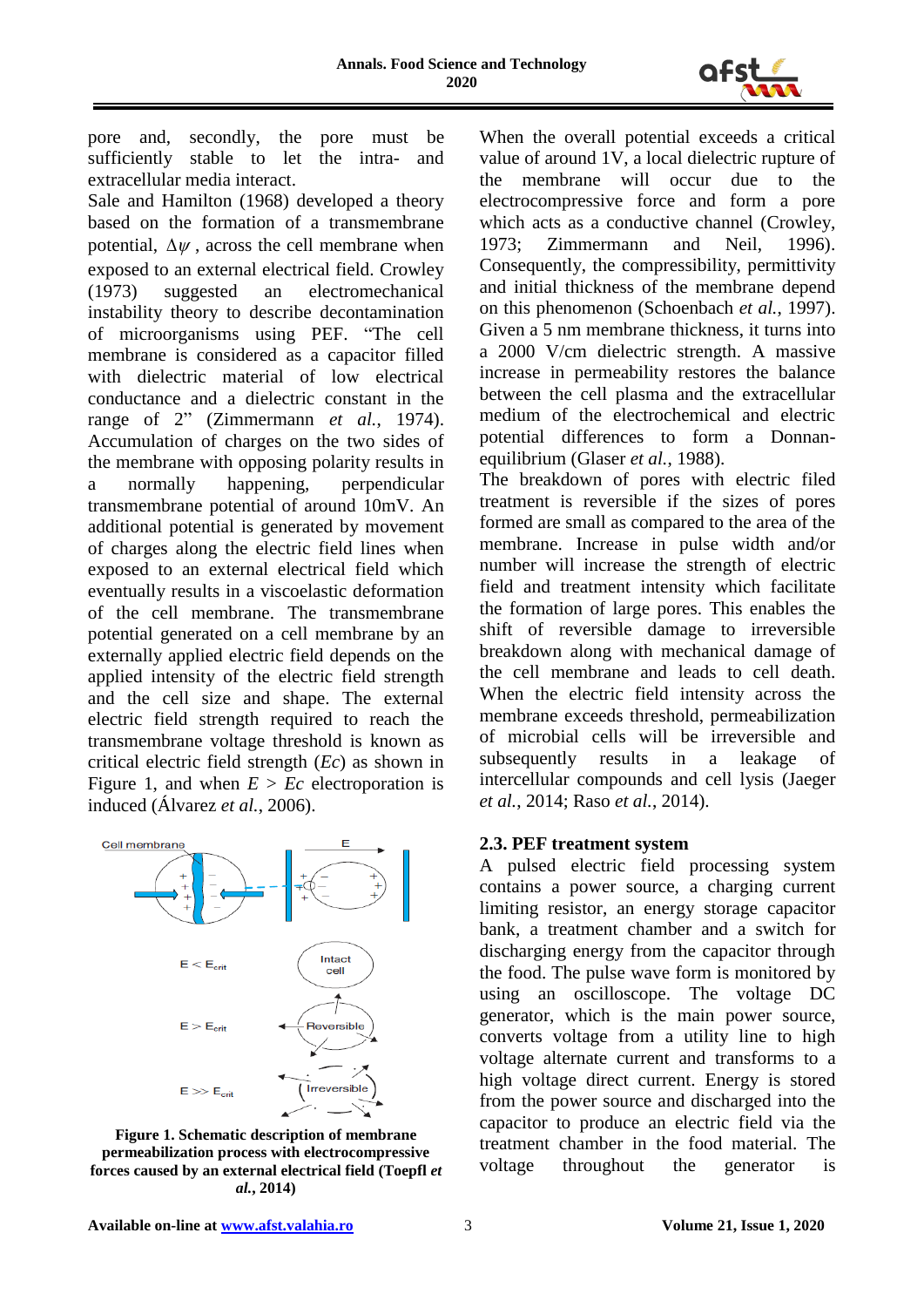

proportional to the capacitor's highest possible voltage. Amplified and rectified regular AC main source charges the bank of capacitors using a DC power source. Food is held in the treatment chamber and energy is discharged (instantly in millionth of a second) across the system from the capacitor storage bank using an electrical switch. Besides the main parts, other components such as pumps are required to move the food via the treatment chamber in case of continuous systems (Figure 2). During the treatment of food, a cooling chamber system could be required to minimize heating due to ohmic effect and control the temperature. High-current probes are used to determine the current and high-voltage probes are used to determine the voltage applied to the chamber (Amiali *et al.*, 2006).

#### **2.4. Key factors affecting inactivation system by PEF**

PEF inactivation are influenced by many factors, determined by the process, the food matrix in which the microorganism resides and the microorganism itself. Most literature focused on the process parameters, since they can be controlled in real food products. However, the microbial and product properties definitely need attention in order to evaluate whether PEF treatment is a suitable technology to obtain a safe application and provides the benefits that are aimed for.

## **2.4.1. Process parameters**

The key mechanism of PEF inactivation of microorganisms is generally accepted as electroporation of the cell membrane (Zimmermann *et al.*, 1976; Chang and Reese, 1990; Ho and Mittal, 1996; Weaver, 2003), although intracellular organelle damage may also cause inactivation, particularly for pulses with a short pulse width (e.g. <100 ns) (Joshi *et al.*, 2001; Schoenbach *et al.*, 2001). Since the food matrix and the internal structures of a microorganism have a high conductivity compared to the cell membrane, the potential drop of an applied electric field will be concentrated on the cell membrane: the transmembrane potential. Above a critical transmembrane potential of approximately 150 mV (Chang, 1991), pores will be formed, which become irreversible above transmembrane potentials of approximately 1 V (Ho and Mittal, 1996). This irreversible pore formation process causes the microbial inactivation. The transmembrane potential (TMP) is described (Neumann, 1992) by Eq. 1:

#### $TMP = k \cdot E \cdot r \cos{(\varphi)}$  Eq. 1 where  $k$  is a form factor  $(3/2)$  for spherical cells), *E* is electric field strength, *r* is cell radius and  $\varphi$  is the angle between the electric field and the point of interest on the membrane (1 at the poles).



**Figure 2. Components of a pulsed electric field system for food processing (Zimmermann and Benz, 1980)**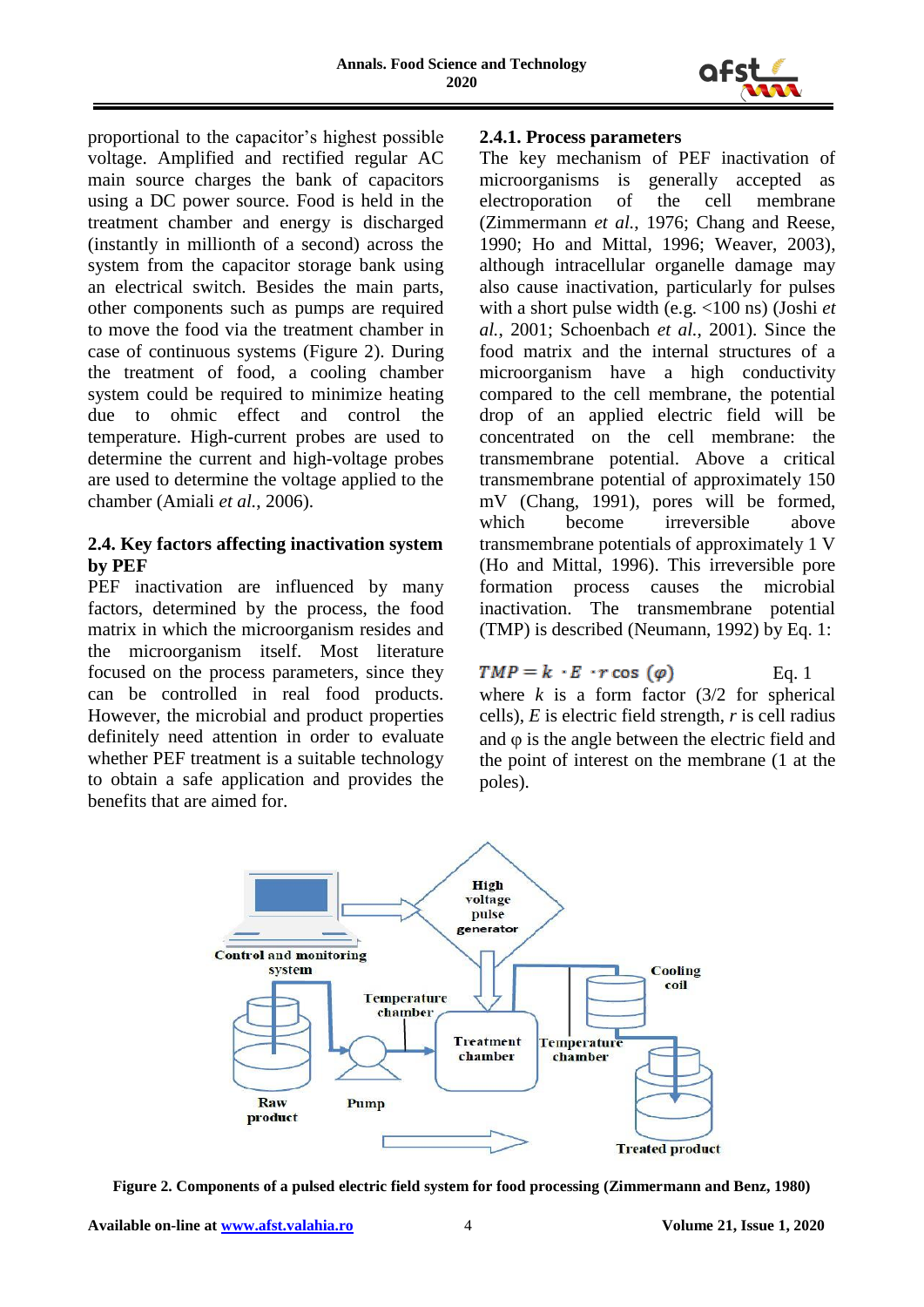

The above equation implies that a higher electric field strength results in a higher transmembrane potential, thereby increasing the chance of irreversible pore formation and subsequently cell death. Higher inactivation rates at higher electric field strengths have been observed by many authors (Zimmermann *et al.*, 1976; Jayaram *et al.*, 1992; Qin *et al.*, 1998; Sampedro *et al.*, 2006). However, the applied electric field strength should be determined carefully. Many different treatment chamber designs have been applied to inactivate microorganisms. These designs usually have an inhomogeneous electric field distribution, which can cause an inhomogeneous treatment of the food sample (Donsì *et al.*, 2007). For a proper evaluation of the treatment, the electric field strength distribution in the treatment chamber should therefore be modelled carefully (Gongora-Nieto *et al.*, 2004), e.g. by application of multiphysics finite element models (Fiala *et al.*, 2001; Lindgren *et al.*, 2002) and it should be reported which electric field strength (at what place) is used for the description of the kinetics and whether it was homogeneous. The pore formation is a random process (Neumann, 1992), where pores are created which grow and finally become irreversible, leading to cell death (Weaver and Chizmadzhev, 1996). Therefore, a longer treatment time is a second factor that will lead to a higher chance of irreversible pore formation and cell death. The treatment time can be increased in two ways, either by increasing the pulse length or by increasing the number of pulses that are applied. Both approaches lead to higher inactivation levels (Hülsheger *et al.*, 1981).

A third important factor is the pulse shape. Pulses can be applied with several pulse forms and in a monopolar or bipolar fashion. In general, exponential decay or square wave pulses are used in PEF processing, with square wave pulses being more effective than exponential decay pulses (Zhang *et al.*, 1994; Ho and Mittal, 1996). The pulses can be applied in a monopolar or bipolar fashion, where a positive pulse is succeeded by a negative pulse. Bipolar pulses seem to be more effective than monopolar pulses, since the switch in polarity will cause a movement of charged molecules and therefore an increase of stress on the membrane (Qin *et al.*, 1994). However, contradictory results (Beveridge *et al.*, 2002), saying that bipolar pulses do not show any added inactivation, are also reported. The last important process factor is the treatment temperature. Inactivation levels are higher with increasing temperatures (Pothakamury *et al.*, 1996), since the cell membrane turns into a liquid crystalline state at higher temperatures (Gášková *et al.*, 1996; Ho and Mittal, 1996). The treatment temperature is often hard to determine in experimental setups, since ohmic heating will cause an almost instant rise in temperature. Therefore, the starting or end temperature is often reported in the literature instead of the true treatment temperature (Wouters *et al.*, 1999). In addition, temperature differences can exist within the treatment chamber due to inhomogeneities in the electric field strength distribution. The inhomogeneities will cause a temperature distribution within the treatment chamber which can even be enhanced by the increase of the local conductivity at a higher temperature.

Concluding, it can be said that treatment at a higher electric field strength with a longer treatment time will give the best inactivation results. However, the product temperature will increase due to ohmic heating (also giving an increasing risk of bubble formation and arcing), which limits the electric field strength, the pulse width and the number of pulses that can be applied. In this respect, bipolar pulses (due to the higher efficiency) and higher treatment temperatures are beneficial, although the temperature of the incoming product will be limited by the temperature rise due to ohmic heating.

## **2.4.2. Microbial parameters**

The PEF process is also greatly influenced by the microorganism to be inactivated. As has been stated above, the transmembrane potential is linearly correlated to the cell radius. This implies that larger cells have higher transmembrane potentials at a given electric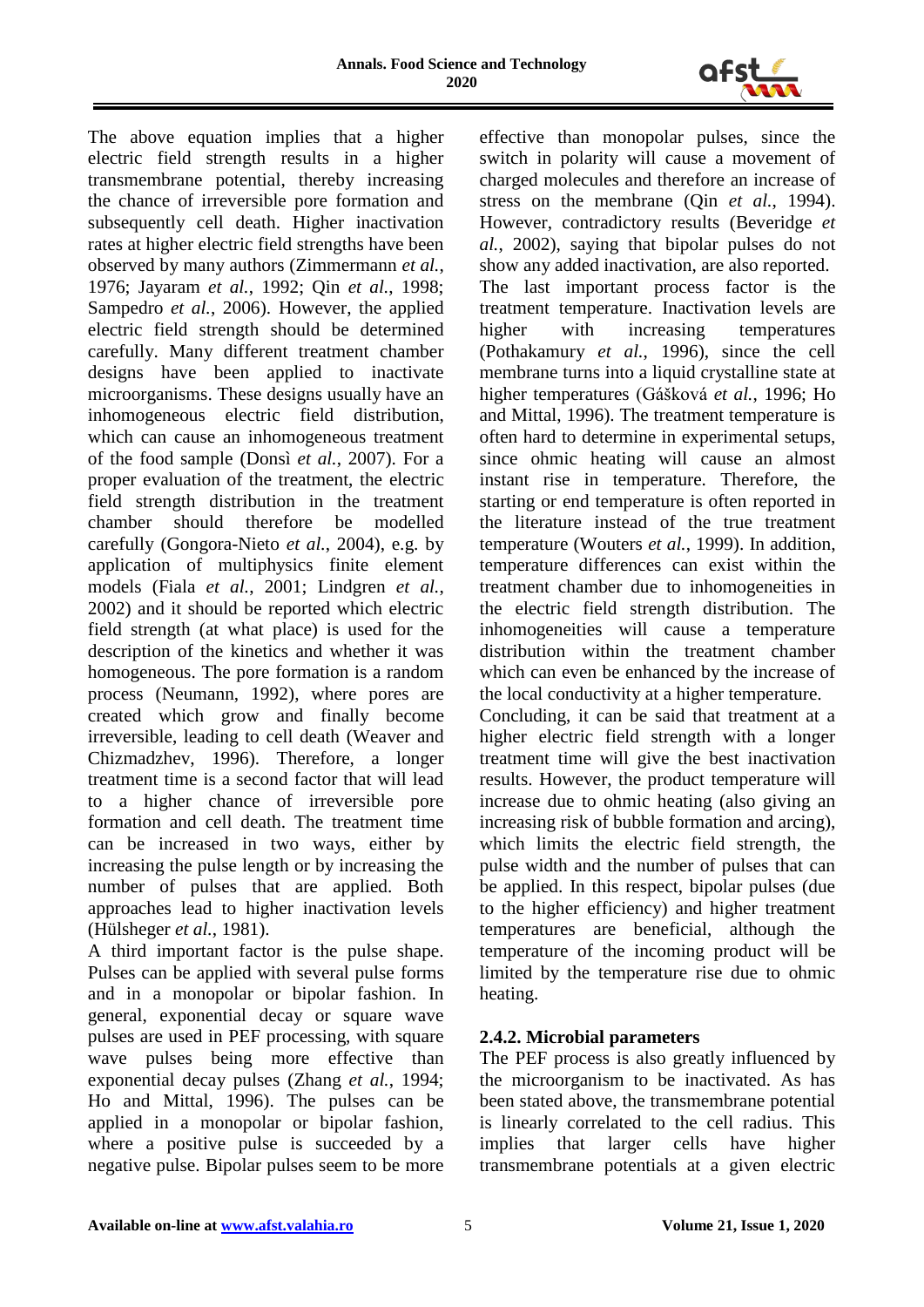

field strength, which makes them more vulnerable.

Therefore, in general, plant cells are more susceptible to PEF treatment than yeast cells, which, in turn, are more susceptible than bacterial cells (Sale and Hamilton, 1967). In the case of bacteria, gram positive ones are in general more resistant than gram negative ones (Hülsheger *et al.*, 1983; García *et al.*, 2007). It should be noted, however, that the inactivation kinetics of equally sized microorganisms can differ widely, as has been demonstrated for example by (Álvarez *et al.*, 2003).

Finally, the growth stage of the spoilage organism, i.e. whether it is in a logarithmic or stationary phase, is of importance during PEF treatment. During the cell division stage, microorganisms are more susceptible to electroporation (Wouters *et al.*, 2001) (Wouters *et al*., 2001b). Therefore, cells in the logarithmic growth phase are more sensitive than stationary phase cells (Gášková *et al.*, 1996).

#### **2.4.3. Product parameters**

In addition to the process and microbial parameters, the inactivation kinetics are also influenced by product parameters. One of the most important of these is the conductivity of the product. Products with a high conductivity will cause a decrease of the treatment chamber resistance. Because of the lower chamber resistance, the pulse width will be reduced, which in turn causes lower inactivation rates (Vega-Mercado *et al.*, 1996; Wouters *et al.*, 1999).

This can be compensated, but at the expense of a higher energy input. Therefore, products with high ionic concentrations, such as vegetable juices (Barbosa-Cánovas and Zhang, 2001), seem to be less suitable for PEF treatment than lower conductivity products, such as fruit juices.

Other product parameters, for example pH (Vega-Mercado *et al.*, 1996; García *et al.*, 2005) or certain ions such as  $Mg^{2+}$  (Hülsheger *et al.*, 1981) may also affect the inactivation, but the effect varies with the microorganism.

Other molecules in the product can also affect the microbial inactivation kinetics. Nisin, for example, is a natural food preservative that works synergistically with PEF (Pol *et al.*, 2000).

Application of  $50\times2$  µs pulses of 1.67 kV mm<sup>-1</sup> to *Bacillus cereus* results in a log 1.2 log reduction, while nisin treatment with 0.06 µg  $ml^{-1}$  results in a log 0.8 reduction. A combined treatment results in a log 3.8 reduction, which clearly shows the impact of the nisin on the PEF treatment. The combined treatment of PEF with nisin and/or lysozyme has been reported by several authors (Dutreux *et al.*, 2000; Terebiznik *et al.*, 2002; Pol *et al.*, 2001; Iu *et al.*, 2001; Smith *et al.*, 2002; Liang *et al.*, 2002; Ulmer *et al.*, 2002; Zhang and Mittal, 2005; Wu *et al.*, 2005; Gallo *et al.*, 2007).

## **3. COLD PASTEURIZATION OF FRUIT JUICE USING PEF**

#### **3.1. Inactivation of microorganisms and enzymes in fruit juices using PEF**

During PEF processing of fruit juices, inactivation of contaminating microorganisms can be achieved when the treatment is implemented properly (Figure 3).

Several researchers studied the influence of PEF on microbial decontamination in fruit juices. For example, Ertugay *et al.* (2013) evaluated the influence of PEF on an unclarified apple juices pre-treated at  $40^{\circ}$ C and at electric field strengths of 30 and 40 kV/cm with pulses  $(2 \mu s$  each) of 50, 100, 150, and 200. The authors stated that complete inactivation of total yeast/mold and mesophilic bacteria would be possible with the studied PEF treatment conditions.

These studies were conducted over a storage time of three month at 25 °C. In addition, the authors also noted that PEF treated juices didn't show microbial activity throughout the storage time when compared with the untreated sample which was observed to have higher than 6 log CFU/ml at the end of the three month time.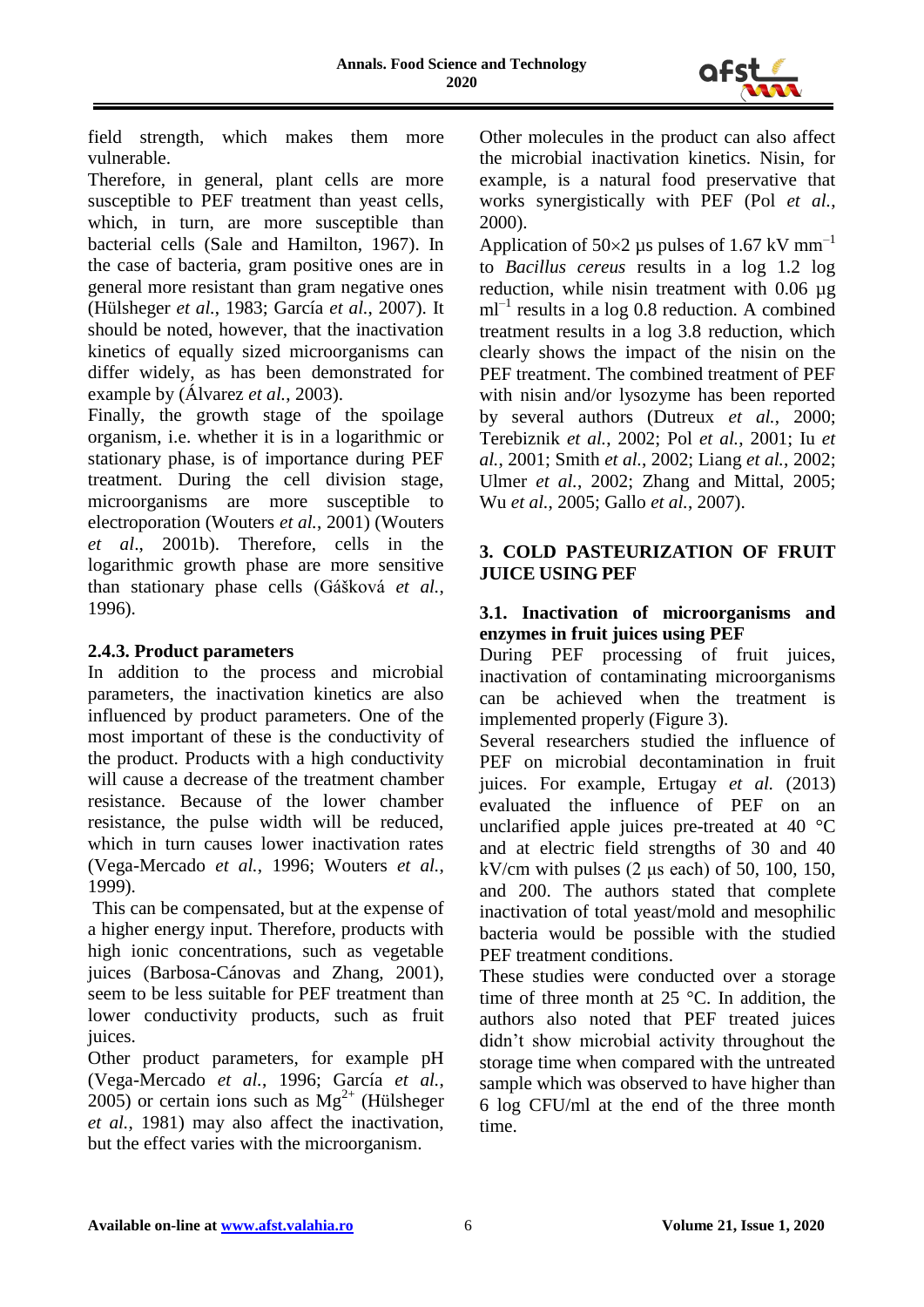



**Figure 3. Typical pulsed electric field system used for fruit juice treatment. (A) Static chambers; (B) Side-view of a basic continuous design; (C) Coaxial chamber; and (D) Colinear chamber (Koubaa** *et al.***, 2018)**

In another work on banana juice quality, Gao *et al.* (2015) determined the impact of Maillard reaction products (MRPs) in the fructose-lysine model system in combination with PEF. The authors investigated the inhibitory potential of MRPs polyphenol oxidase activity in banana and the changes in color. Besides, they evaluated the minimum inhibitory concentration (MIC) and minimum bactericidal concentration of MRPs for growth inhibition of *Staphylococcus aureus* and *E. coli* with/without combination with PEF. Based on the findings of the study, PEF treatment of banana juice inactivated the two microbes and significant improvements were obtained on the inhibitory effects of MRPs. The MICs of MRPs against *S. aureus* and *E. coli* decreased to 1.56 and 3.125 mg/mL, respectively, with PEF treatment at 30 kV/cm for  $1200 \mu s$ .

In line with inactivation of microorganisms by PEF, the impact of *Stevia rebaudiana Bertoni* extract on inoculated/non inoculated mango and papaya juices with *Listeria monocytogenes* were evaluated (Belda-Galbis *et al.*, 2016). According to these authors, PEF treated juices were found to have lower microbial load and its reduction was proportional to the electric field intensity and treatment duration. In a different study, Huang *et al.* (2014) investigated the resistance of *S. aureus*, *E. coli* DH5α, and *S. cerevisiae* to PEF treatments in grape juice with variable biological factors. The authors employed electric field strengths of 12-24 kV/cm and treatment times of 30-180 μs, where the temperature of the grape juices was initially 30 °C. Based on this study, *S. aureus* was the most resistant microorganism followed by *E. coli* DH5α whereas *S.*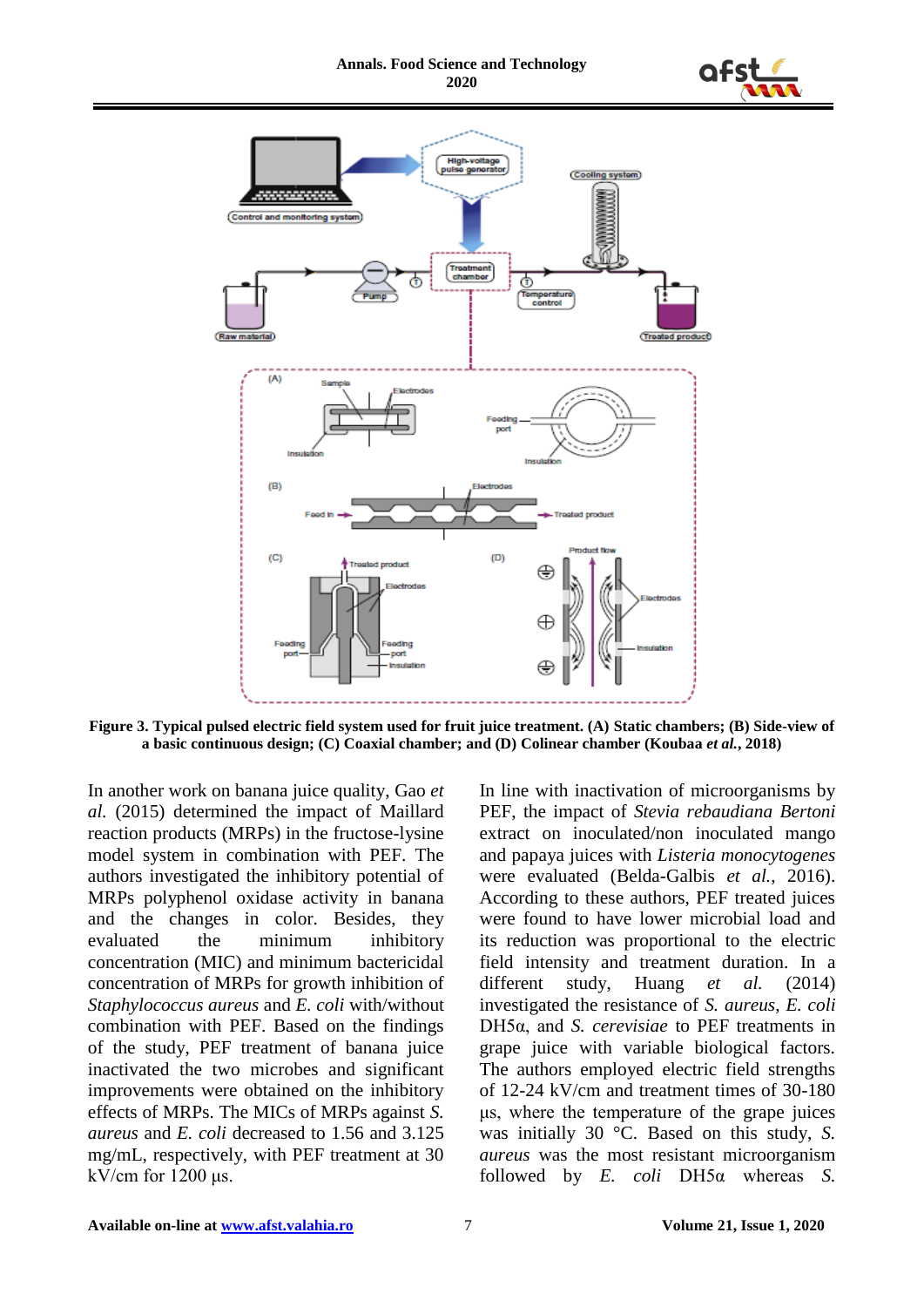

*cerevisiae* was observed to demonstrate the most sensitive nature. Similar studies on the influence of PEF on fruit juices at various conditions are summarized in Table 1.

Timmermans *et al.* (2014) investigated the impact of continuous-flow PEF system on pH, temperature, and inactivation of pathogenic and spoilage microorganisms, in apple, orange, and watermelon juices. Treatment conditions of 20 kV/cm with varying frequencies were used to inactivate *Salmonella panama*, *Saccharomyces cerevisiae, L. monocytogenes*, and *E. coli* in the fruit juices. Based on the findings, kinetic data revealed that *E. coli* was the least sensitive followed by *S. panama* and *S. cerevisiae* was reported to be highly sensitive to the treatments at similar conditions. Moreover, among the studied microbes, *L. monocytogenes* was reported to show highest resistance under similar conditions of treatments. Studies with combined treatments of electric field strength and temperature revealed a synergistic effect when the temperature was higher than 35 °C. Thus, at higher temperatures, a lower energy was needed to inactivate microorganisms.

The very definition of the enzymes as proteinaceous catalysts that change the rate of a biochemical reaction without undergoing any qualitative and quantitative change provides an answer for the effect of PEF on enzymes. It is well established that proteins carry an electric charge, and the application of an electric field induces association or dissociation of functional groups, movements of charged chains, and changes in alignment of helices, and this change in conformation results in enzyme inactivation.

This mechanism is supported by a number of studies, wherein papain was inactivated by the loss of helical structure; alkaline phosphatase was inactivated by polarization followed by aggregation and loss of native structure (Castro *et al.*, 2001). Similar to microbial inactivation, enzyme inactivation also depends on parameters such as strength of the electric field, exposure time, pulse width, treatment temperature, and structure of the enzyme and product characteristics (Yeom and Zhang, 2001).

| Table 1. Summary of the studies conducted on fruit juices using PEF |  |
|---------------------------------------------------------------------|--|
|---------------------------------------------------------------------|--|

| Juice        | <b>PEF</b> conditions                              | <b>Microorganisms studied</b> | <b>Reference</b>     |
|--------------|----------------------------------------------------|-------------------------------|----------------------|
| Amla         | 26 kV/cm, 1 Hz, 1 μs, 500 μs,                      | Zygosaccharomyces bailii      | Bansal<br>al.<br>et  |
|              | $<$ 41°C                                           | (MTCC 257)                    | (2015)               |
| Apple        | 29 kV/cm, square wave, 34 kV/cm,                   | E. coli O157:H7               | Evrendilek et al.    |
|              | 166 µs of treatment time, 1.5 mL/s,                |                               | (2000)               |
|              | 800 pps                                            |                               |                      |
| Apple        | 20 kV/cm, 10.4 pulses, square wave                 | S. cerevisiae                 | Cserhalmi et al.     |
|              |                                                    |                               | (2002)               |
| Blueberry    | 30 kV/cm, 54 $\mu$ s and 20 to 35                  | E. coli                       | Chen et al. (2014)   |
|              | kV/cm, 27 to 82 $\mu$ s                            |                               |                      |
| Cranberry    | $40 \text{ kV/cm}, 150 \text{ µs treatment time},$ | Aerobic microorganisms,       | Jin<br>Zhang<br>and  |
|              | square wave                                        | yeasts and molds              | (1999)               |
| Grape        | 65 kV/cm, 20 pulses, 50 $\degree$ C                | Aerobic microorganisms,       | Wu et al. (2005)     |
|              |                                                    | yeasts and molds              |                      |
| Orange       | 40 kV/cm for 150 $\mu$ s, 55 °C                    | Aerobic microorganisms,       | Walkling-Ribeiro     |
|              |                                                    | yeasts and molds              | <i>et al.</i> (2009) |
| Pineapple    | 33.0 kV/cm                                         | Z. bali ascospores,           | Raso et al. (1998)   |
|              |                                                    | Vegetative cells (V),         |                      |
|              |                                                    | Ascospores (A)                |                      |
| Prickly pear | 27 to 36 kV/cm, 25 and 50 Hz, 11                   | S. cerevisiae                 | García-García<br>et  |
|              | to 15 $\mu$ s, 25 °C                               |                               | <i>al.</i> (2015)    |
| Tomato       | 80 kV/cm, 20 pulses, 50 $^{\circ}$ C               | Aerobic microorganisms,       | Nguyen and Mittal    |
|              |                                                    | yeasts and molds              | (2007)               |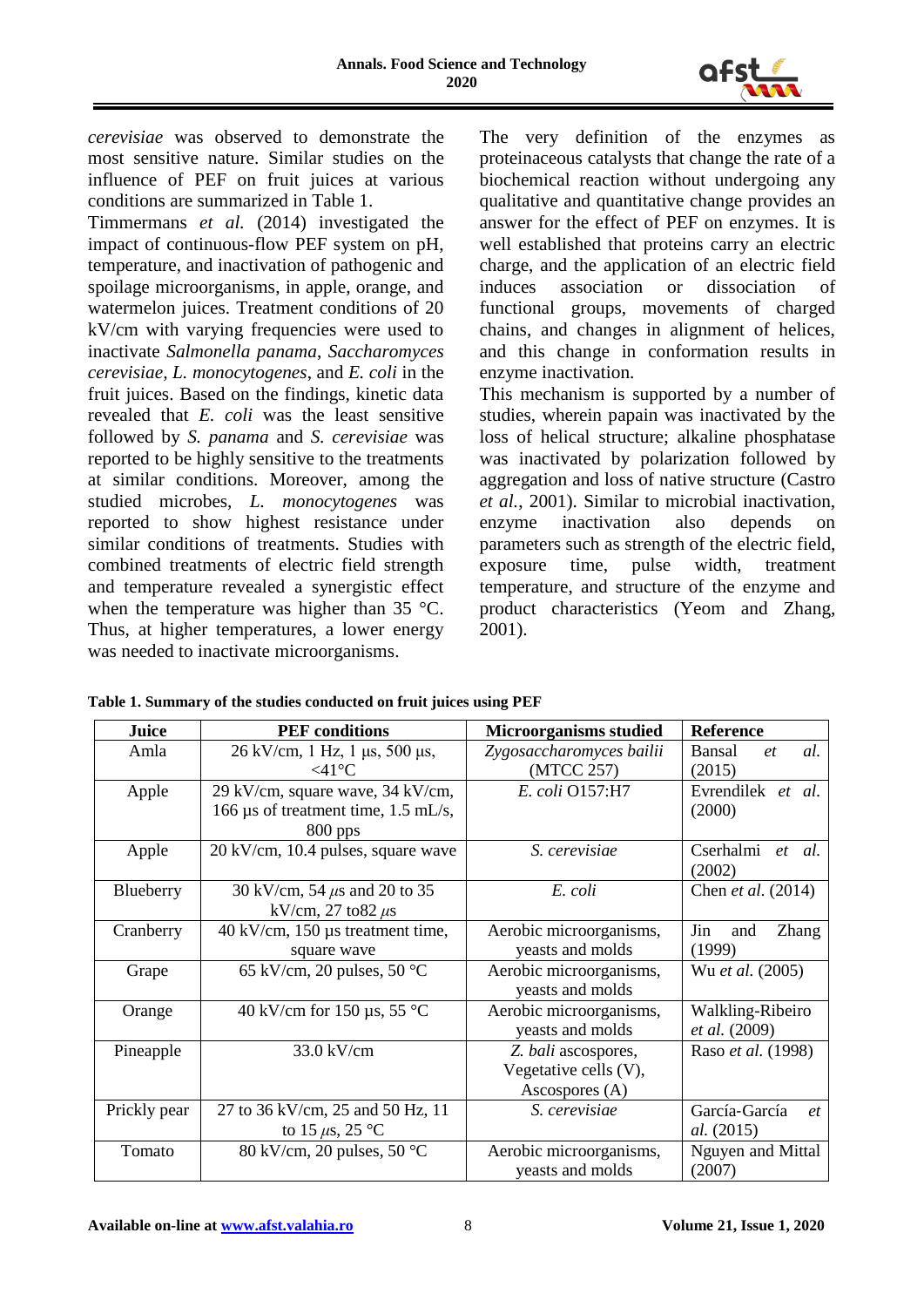

In general, enzymes are more resistant to PEF treatment. The three-dimensional molecular structure of globular protein is stabilized by hydrophobic interactions, hydrogen bonding, van der Waal interactions, ion pairing, electrostatic forces, and steric constraints. The conformational nature of protein can be influenced via different forms of chemical reactions either by charge, dipole, or induced dipole when subjected to high PEF treatment. The charged groups and structure are highly susceptible to various types of electric field perturbations. Association and dissociation of ionizable groups, movement of charged side chains, changes in structure, and alignment of helices and, thus, the overall shape of the protein may all be influenced by external electric fields. Because high PEF can be used to inactivate enzymes, which are responsible for development of oxidative off-flavor and color in the foods, the quality of the foods treated with PEF can be preserved. The reaction kinetics of the enzyme activation follows the first-order reaction kinetics which can be expressed by Eq. 2.

 $EA = EA_o e^{-(k_1 t)}$  Eq. 2

where  $EA = %$  residual enzyme activity, and  $t =$ *n* τ. For instance, in the case of peach PPO, the first order constant of inactivation  $k_1$  varied from 9 (at  $E = 3 \text{ kV cm}^{-1}$ ) to 234  $\mu$ s<sup>-1</sup> (at 24 kV cm–1 ) (Kotnik and Miklavcic, 2000). The value of  $k_1$  is expressed as function of the electric field strength *E* and can be expressed by Eq. 3.

$$
k_1 = k_{o1}e^{-(\omega E)} \qquad \text{Eq. 3}
$$

where *ko*<sup>1</sup> and ω are constants. The value of *EA*  can be expressed as a function of the total energy density  $\omega_t$  supplied by Eq. 4 as follows:

$$
EA = EA_o e^{-(K\omega_t)} \qquad \text{Eq. 4}
$$

where  $K$  is a constant whose value varies depending upon the shape of the pulse, i.e., bipolar exponential decay pulses, mono- or bipolar pulses. In general, bipolar pulses are more effective than monopolar pulses.

## **3.2. Impact of PEF on fruit juice qualities**

Various research groups have studied the influence of electric pulses on food matrix,

particularly the physicochemical and nutritional parameters in liquid foods, such as fruit and vegetable juices, milk and other beverages (Barba *et al.*, 2012; Zulueta *et al.*, 2013). It was shown that PEF impact depends on the food matrix; hence it is necessary to evaluate each product individually before it can be marketed. The evaluation of the sensorial and nutritional quality of these kinds of beverages is very important for the consumers, since it determines the product's acceptance (Riener *et al.*, 2009; Soliva-Fortuny *et al.*, 2009). The adverse effects of PEF on the physicochemical and sensorial properties of the concentrated fruit juices are mainly referred to the content and to the evaluation of sugar content, pH, acidity, and browning degree (Evrendilek *et al.*, 2000; Yeom *et al.*, 2000). With regard to bioactive compounds and antioxidant capacity, vitamin C is the main vitamin studied in relation to PEF and fruit juices (Barba *et al.*, 2017). It is one of the most abundant thermolabile vitamins in foods; hence it could be among the best-preserved compounds in processing by non-thermal treatments. Various studies have shown that juices treated by PEF retain a greater quantity of vitamin C than the thermally processed ones (Elez-Martinez and Martin-Belloso, 2007; Min *et al.*, 2003). However, there are only few studies on the influence of PEF on other biologically active compounds, such as phenolics (Agcam *et al.*, 2014; Ertugay *et al.*, 2013).

## **3.2.1. Impact of PEF on the physicochemical properties of fruit juices**

Physical properties are important measures of food quality in the food and bioprocess industries, as they influence the consumer's choice and preferences (Putnik *et al.*, 2017b). The °Brix value is used to indicate the percentage of soluble solids content (SSC), and it is one of the main factors for juice quality assessment (Nagy and Attaway, 1980). Several studies have been carried out to evaluate the effects of PEF on the physicochemical characteristics in different fruit and vegetable juices. For instance, (Morales-de La Peña *et al.*,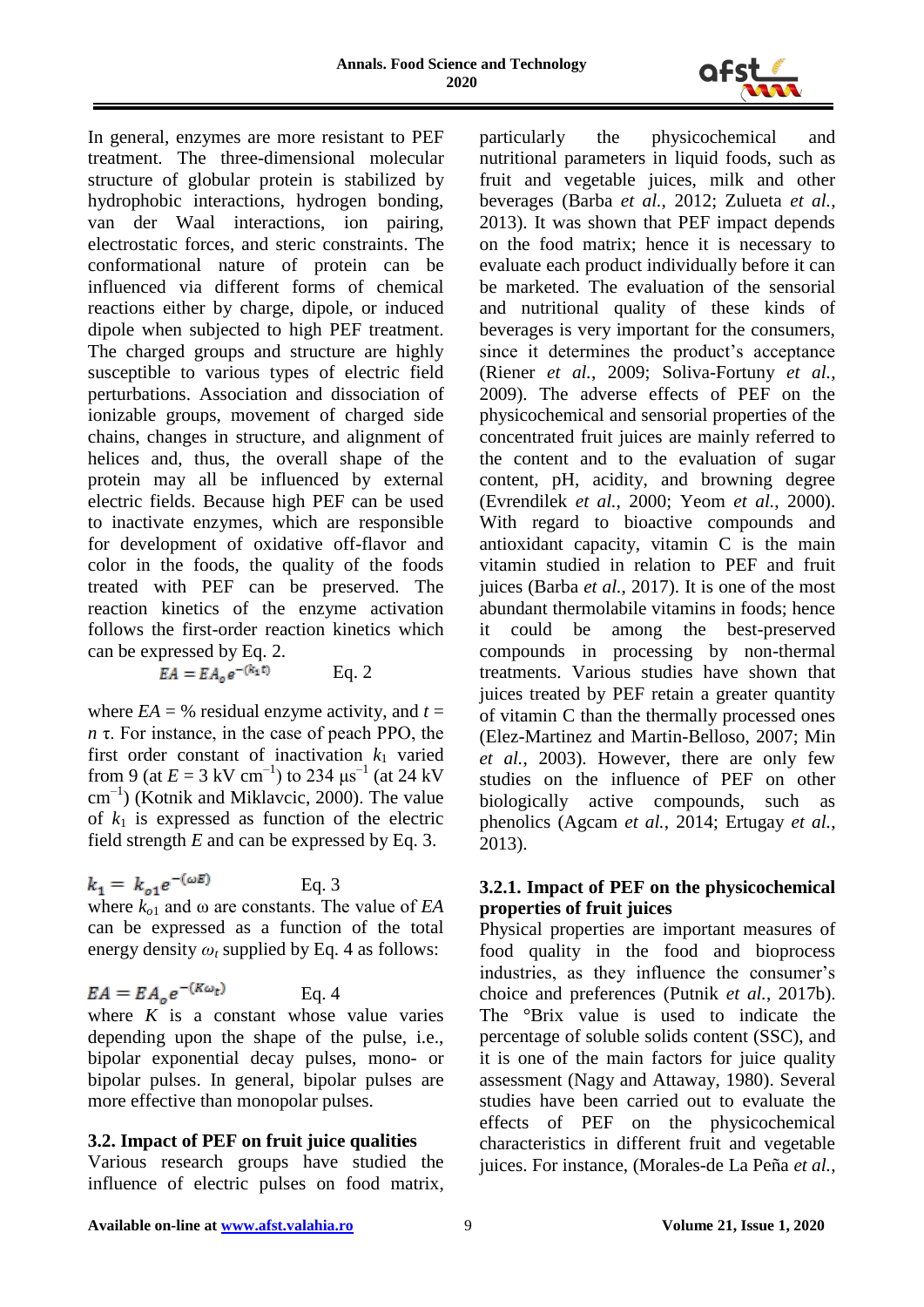

2010) did not observe significant changes in fruit juice-soy milk beverage after PEF treatment (35 kV/cm, 800 or 1400 μs) on SSC, pH, and acidity values. However, regardless of the applied treatment, beverage viscosity increased over time. (Elez-Martínez *et al.*, 2006) studied the effects of PEF processing (35 kV/cm, 1000 μs) on various physicochemical properties in orange juice, observing no significant changes in pH, acidity, or °Brix. Similar results were observed when processing apple juices with PEF (Ertugay *et al.*, 2013). The authors reported merely slight variations in the levels of pH, conductivity, color, °Brix and physical appearance. On the other hand, a slight decrease was observed by (Cserhalmi *et al.*, 2006) in pH, °Brix, and enzymatic browning for orange juice treated with PEF (28  $kV/cm$ , 100 μs).

In apple juice, Ortega-Rivas *et al.* (1998) observed no changes concerning SSC, pH, and acidity. However, a slight browning was observed after 50, 58, and 66 kV/cm of PEF treatment using 2-16 pulses and with 40 kV/cm over 100 μs (Walkling-Ribeiro *et al.*, 2008).

Cortés *et al.* (2005) studied the behavior of a refreshing drink from tiger nuts, "horchata" after PEF treatment (20, 25, and 35 kV/cm, 100-475 μs) with no changes in pH and total fat. Similar results were found by Rivas *et al.* (2006) in the assessment of PEF processing effects (25-40 kV/cm, 30-340 μs). No significant changes in pH, °Brix, or hydroxymethylfurfural were reported in an orange-carrot beverage. Garde-Cerdán *et al.* (2007) observed neither significant changes in pH, nor reducing sugar content or total acidity in grape juice treated by the PEF and high field strengths for longer treatment times (35 kV/cm, 1 ms). In a tomato juice, (Min and Zhang, 2003) found no significant changes in pH, °Brix, or viscosity when PEF was applied (40 kV/cm, 57 μs). Nevertheless, an opposite result was found by Aguilo-Aguayo *et al.* (2008), a viscosity increase being observed in the PEFtreated tomato juice  $(35 \text{ kV/cm}, 1700 \text{ \textmu s})$  as compared to the thermally processed and untreated samples. Similar findings were observed in strawberry juices in comparison with heat treatment (Aguiló-Aguayo *et al.*, 2009).

In a recent study performed by Aadil *et al.* (2015), the effect of various levels of electric field strength was investigated on the qualities of grape juice. Experimental conditions employed in the study include: electric field strengths of 0, 5, 10, 15, 20, and 25 kV/cm, flow rate of 80 mL/min, pulse frequency of 1 kHz, and pulse duration of 600 μs at 40  $^{\circ}$ C. The authors studied antioxidant activity (DPPH), total phenols, total anthocyanins, total antioxidant capacity (TAC), total carotenoids, and sugars, and the physico-chemical characteristics of the juice. The obtained results showed that with increasing electric field strength, changes in °Brix, titratable acidity, pH, total anthocyanins, sugars or color attributes were not significant as compared to control. However, a decrease in viscosity and non-enzymatic browning was significant along with an increase in TAC, total phenols, DPPH and total carotenoids cloudiness value under similar treatments compared to control. According to the authors' conclusion, the qualities of grape juice could be improved by applying PEF treatment at 25 kV/cm and may successfully be employed for the processing of grape juice at industrial scale. The effects of PEF processing on the physicochemical properties of different kinds of juices are summarized in Table 2 below.

#### **3.2.2. Impact of PEF on color, aroma and flavor of fruit juices**

The visual color is an important quality attribute of foods as it is usually the first property evaluated by the consumer (Putnik *et al.*, 2017b; Putnik *et al.*, 2017a). Detrimental changes in color during processing, primarily caused by nonenzymatic browning, reduce the consumer's acceptance of the juices. Researchers have also used color as an indicator of the organoleptic and nutritional qualities of food during storage and processing. It has been reported that many reactions could take place during thermal processing that affect the color.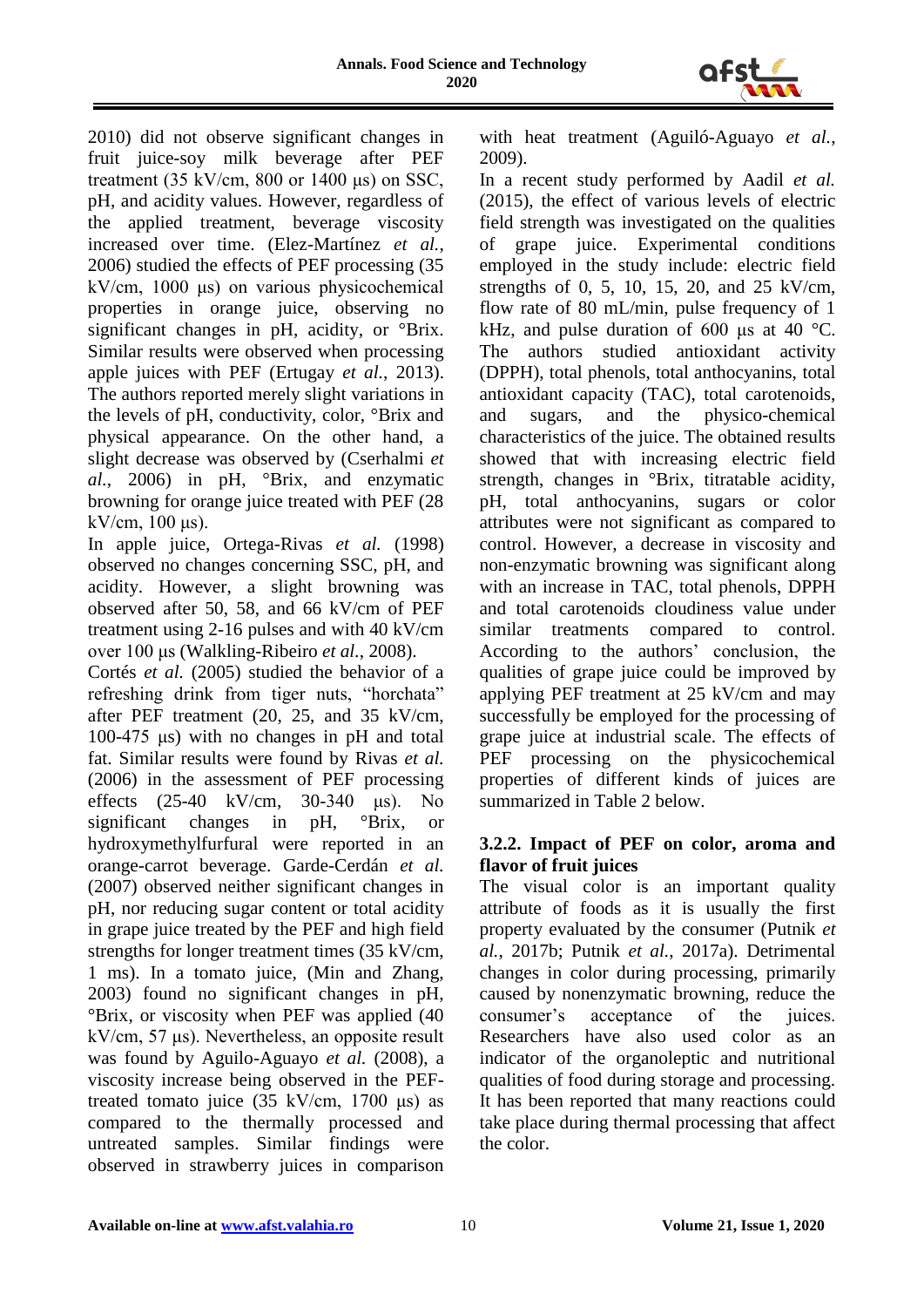

| Juice       | <b>PEF</b> conditions          | <b>Key findings</b>                  | Reference                 |
|-------------|--------------------------------|--------------------------------------|---------------------------|
| Apple       | 16 Hz, 0 to 35 kV/cm,          | The content of ascorbic acid         | Bi et al. (2013)          |
|             | 0.2 and 2 $\mu$ s, 75 $\mu$ s, | significantly<br>decreased<br>during |                           |
|             | $<$ 42 °C                      | PEF treatment, the highest loss      |                           |
|             |                                | was 36.6% at 30 kV/cm and            |                           |
|             |                                | 2 $\mu$ s-pulse rise time.           |                           |
| Carrot      | 20<br>35<br>200<br>Hz,<br>to   | POD reduced by 93%<br>at 35          | Quintão-Teixeira          |
|             | kV/cm, $6 \mu s$ , 300 to      | kV/cm for $1500 \mu s$ .             | <i>et al.</i> (2013)      |
|             | 2000 $\mu$ s, <40 °C           |                                      |                           |
| Date        | 100 Hz, 35 kV/cm, 4 $\mu$ s,   | Lower HMF concentration than         | Mtaoua<br>al.<br>et       |
|             | 1,000 $\mu$ s, <35 °C          | pasteurized samples. Beneficial      | (2017)                    |
|             |                                | effect on turbidity, soluble solids  |                           |
|             |                                | and pH. The content of total         |                           |
|             |                                | phenols increased after treatment    |                           |
|             |                                | compared to untreated juice.         |                           |
| Longan      | 10 Hz, 32 kV/cm, 3 $\mu$ s,    | High retention of ascorbic acid      | <b>Zhang</b><br>al.<br>et |
|             | 90 s, <40 °C                   | and flavor compounds.                | (2010)                    |
| Mango       | 200 Hz, 35 kV/cm, 4 $\mu$ s,   | PEF treatment did not negatively     | Odriozola-Serrano         |
|             | 1500 $\mu$ s, <40 °C           | influence the antioxidant activity.  | et al. (2016)             |
| Mango,      | 32 and 256 kJ/kg, <35          | High retention of the ascorbic       | Carbonell-Capella         |
| papaya      | $\rm ^{\circ}C$                | acid content (80% to 83%). Total     | <i>et al.</i> (2016)      |
| blend       |                                | carotenoids were<br>significantly    |                           |
| sweetened   |                                | higher than untreated sample;        |                           |
| with Stevia |                                | reduction of carotenoids at 256      |                           |
| rebaudiana  |                                | kJ/kg, total carotenoid              |                           |
|             |                                | diminished significantly. Phenolic   |                           |
|             |                                | concentration was significantly      |                           |
|             |                                | higher at 256 kJ/kg.                 |                           |
| Peach       | 55 Hz, 36 kV/cm, 21 $\mu$ s,   | Ascorbic acid retention increased    | Meneses et al.            |
|             | $25^{\circ}$ C                 | more than 10%.                       | (2011)                    |
| Tomato      | 100 Hz, 35 kV/cm, 4 $\mu$ s,   | An enhancement of 63% to 65%         | Vallverdú-Queralt         |
|             | 1500 $\mu$ s, <40 °C           | in 15-cis-lycopene content.          | <i>et al.</i> (2013)      |
| Twistspine  | 35 kV/cm                       | Good preservation of antioxidant     | Moussa-Ayoub et           |
| pricklypear |                                | activity.                            | <i>al.</i> (2011)         |

**Table 2. PEF processing effects on the physicochemical properties of different juices**

Among them, the most common are pigment degradation (especially carotenoids, anthocyanins, and chlorophylls), and browning reactions such as Maillard reactions, enzymatic browning, and oxidation of ascorbic acid. The CIE Lab parameters: (1) lightness  $(L^*);$  (2)  $-a^*$ (green),  $+a^*$  (red); and (3)  $-b^*$  (blue),  $+b$ (yellow) (Sharma, 2003) have been widely used to describe the color changes during processing in fruit and vegetable products (Bouaziz *et al.*, 2016; Herceg *et al.*, 2016). Non-significant changes in the CIE Lab parameters were found by Walkling-Ribeiro *et* 

*al.* (2008), and by Evrendilek *et al.* (2001) in PEF-treated apple juice and chocolate-milk beverage. However, the PEF treatment (35 kV/cm, 1700 μs) of strawberry juices resulted in greater  $L^*$  values than the heat treatment (Aguiló-Aguayo *et al.*, 2010). Xiang *et al.* (2011) also reported significant alteration in the CIE Lab parameters of a soy beverage, with increased a\* value after PEF processing (18-22 kV/cm). Similarly, Bi *et al.* (2013) demonstrated that PEF-treated (0-35 kV/cm) apple juice had significantly higher lightness and yellowness than the control sample.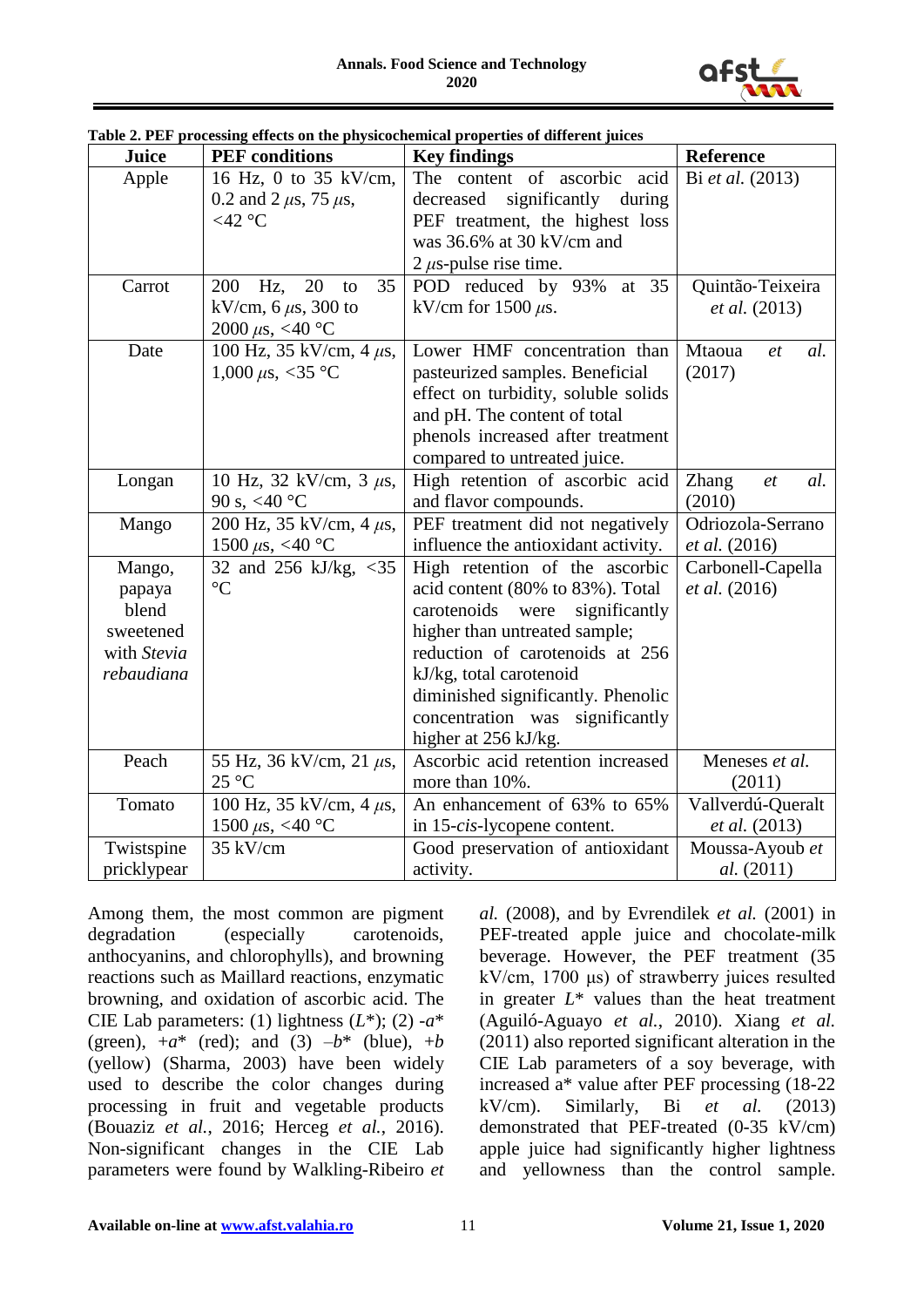

Aguiló-Aguayo *et al.* (2010) reported that during storage, PEF-treated watermelon juice (35 kV/cm, 1727 μs, 188 Hz in bipolar mode) maintained a brighter red color than the thermally processed juices.

The flavor of fruit and vegetable juices is easily influenced during processing and storage. Irreversible changes are produced in the flavor of juices as a result of chemical reactions that are initiated or occur during thermal processing. The changes in flavor are also associated with a number of deteriorative reactions that take place during storage, giving rise to the development of off-flavors (Putnik *et al.*, 2017a). Several authors have studied the effects of PEF processing on the flavor of orange juice, where no differences in sensory acceptability from the original fresh juice were observed (Min *et al.*, 2003; Yeom *et al.*, 2000). For instance, it was reported that PEF-treated juice showed better ratings in a sensory analysis in comparison with untreated tomato juice (Qin, 1995). Similarly, Mosqueda-Melgar *et al.* (2012) did not find significant changes in the aroma after PEF processing in apple, pear, tomato, strawberry, and orange juices. However, significant changes in flavor could occur during PEF treatment of juices as previously reported by Min and Zhang (2003), when processing tomato juice with PEF (40 kV/cm, 57 μs). A similar result was observed by Jia *et al.* (1999), who found that PEF-treated orange juice with an electric field of 30 kV/cm for 240 and 480 μs resulted in a loss of the aromatic compounds between 3% and 9%, respectively. This was also observed by Sampedro *et al.* (2009) when using PEF in continuous treatment. The authors reported a reduction in volatiles  $(8.3\% - 13.7\%$  at 25 °C: 5.8%-21% at 45-C; and 22.9%-42.3% at 50 °C) after application of PEF (15-30 kV/cm, 50  $\mu$ s, 25-50 °C) in an orange juice mixed with milk. In a different study by Evrendilek (2016), PEF treatment affected aroma-active compounds in apricot and peach nectars, and sour cherry juice. Findings revealed that PEF treatment preserved 70% of the physical and 94% of the sensory characteristics. Moreover, from a total of 73 aroma-active chemical components

identified from both juices, significant amount (57%) was affected. The authors demonstrated that PEF could be applied with various treatment times for pasteurization of apricot and peach nectars, and sour cherry juice, along with minimum loss of aroma-active compounds, sensory and physical properties.

## **4. CONCLUSION AND FUTURE OUTLOOK**

The use of PEF technology in food processing has demonstrated immense potential for preserving premium quality products, such as fruit juices at lower temperatures and short residence periods while maintaining the product's fresh-like property and nutritional characteristics. The effects of the PEF process, however, depend largely on the treatment conditions and chemical composition of juices such as macronutrient contents. In addition, the effect PEF on physicochemical properties can differ during processing, but the viscosity of juices tends to increase. During treatment with PEF, smell, taste and color changes are within the appropriate industrial range. Such treatment can therefore be an alternative to thermal treatment (e.g. pasteurization), with the benefit of maintaining no or limited physicochemical modifications and degradation of bioactive compounds. As a result, application of PEF processing at industrial scale can be an option to retain the physicochemical and nutritional qualities of foods.

The effectiveness of PEF processing to inactivate microorganisms and enzymes in fruit juices has been reported. Yet, there are several fundamental questions about this technology that have not been addressed or clarified to date. These are the detailed mechanism that PEF exerts at the molecular level, which is associated with the existence of sublethal cell injury, and engineering challenges that are linked to PEF treatment chamber design or optimization of multivariable processing conditions to provide more uniform food treatment. Future works may be essential to investigate interaction of food matrices with electric field strength on molecular level, screening of spoilage and pathogenic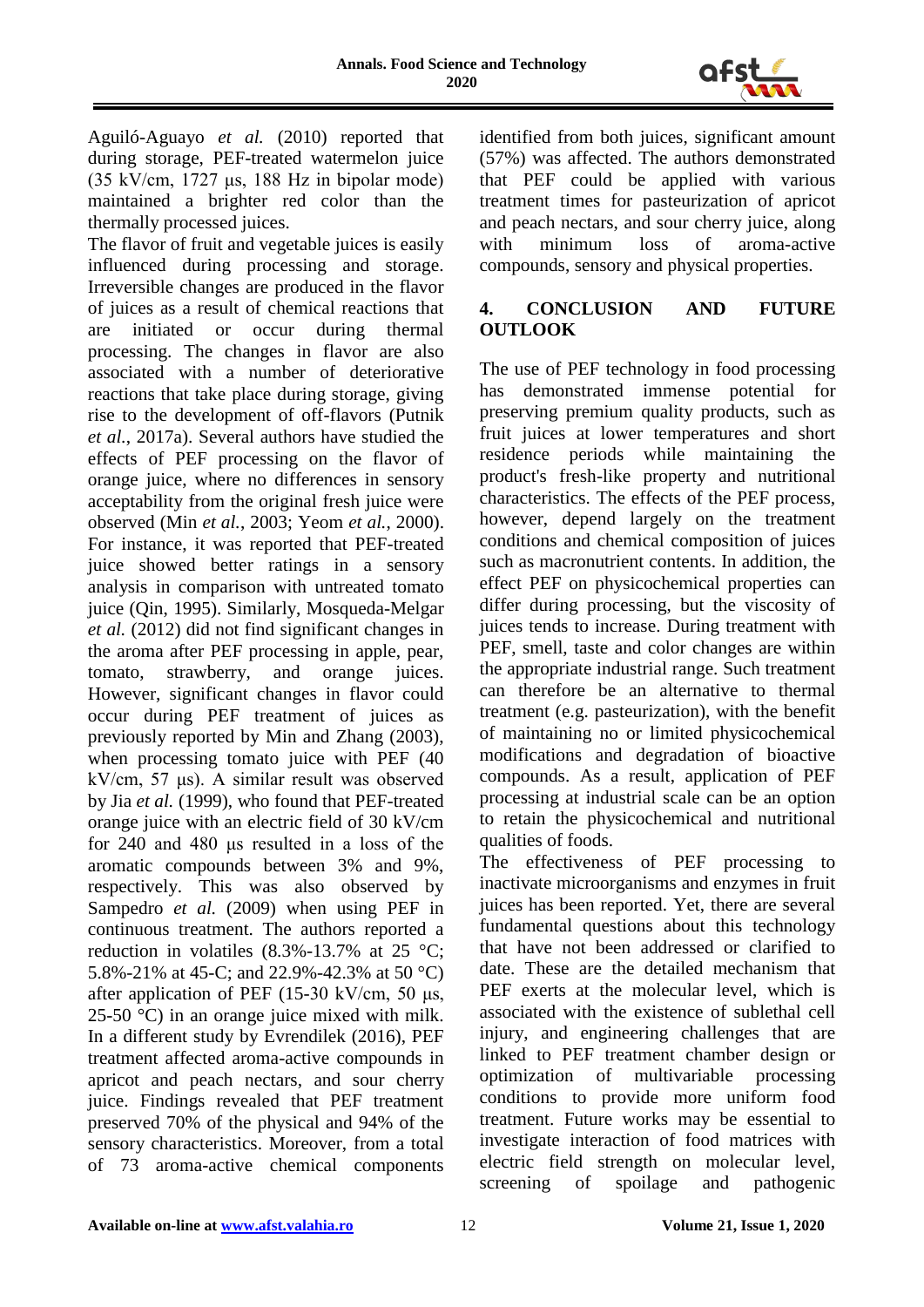

microorganisms, standardization and quantification of PEF treatment variables and their role to the inactivation mechanism, and the influence of PEF treatment on enzymes and inactivation mechanism. Because of equipment variations (continuous vs static), applied pulse wave forms (exponential, logarithmic, monopolar vs bipolar), and scaling variations (bench scale vs pilot scale), sometimes it is difficult to compare the experimental results. Besides, because of the uniqueness of some liquid food systems, a substantial amount of optimization will have to be undertaken to render the process efficient and to produce the desired quality. Industry and consumer acceptance is important for success of PEF technology, which will be driven by marketing and awareness campaigns. Overall, it may be pointed out that PEF process has immense potential for use as a preservation treatment for various fruit juices and liquid foods.

#### **5. REFERENCES**

- [1]. Aadil, R. M., Zeng, X. A., Ali, A., Zeng, F., Farooq, M. A., Han, Z., Khalid, S. & Jabbar, S. (2015). Influence of different pulsed electric field strengths on the quality of the grapefruit juice. *International Journal of Food Science & Technology* 50(10): 2290-2296.
- [2]. Agcam, E., Akyıldız, A. & Evrendilek, G. A. (2014). Comparison of phenolic compounds of orange juice processed by pulsed electric fields (PEF) and conventional thermal pasteurisation. *Food Chemistry* 143: 354-361.
- [3]. Aguilo-Aguayo, I., Odriozola-Serrano, I., Quintão-Teixeira, L. J. & Martín-Belloso, O. (2008). Inactivation of tomato juice peroxidase by high-intensity pulsed electric fields as affected by process conditions. *Food Chemistry* 107(2): 949- 955.
- [4]. Aguiló-Aguayo, I., Oms-Oliu, G., Soliva-Fortuny, R. & Martín-Belloso, O. (2009). Flavour retention and related enzyme activities during storage of strawberry juices processed by highintensity pulsed electric fields or heat. *Food Chemistry* 116(1): 59-65.
- [5]. Aguiló-Aguayo, I., Soliva-Fortuny, R. & Martín-Belloso, O. (2010). Color and viscosity of watermelon juice treated by high-intensity pulsed electric fields or heat. *Innovative food science & emerging technologies* 11(2): 299-305.
- [6]. Álvarez, I., Condon, S. & Raso, J. (2006).Microbial inactivation by pulsed electric

fields. In *Pulsed electric fields technology for the food industry*, 97-129: Springer.

- [7]. Álvarez, I., Manas, P., Condón, S. & Raso, J. (2003). Resistance variation of Salmonella enterica serovars to pulsed electric fields treatments. *Journal of Food Science* 68(7): 2316- 2320.
- [8]. Amiali, M., Ngadi, M. O., Smith, J. P. & Raghavan, V. G. (2006). Inactivation of Escherichia coli O157: H7 and Salmonella enteritidis in liquid egg white using pulsed electric field. *Journal of Food Science* 71(3): M88-M94.
- [9]. Balla, C. & Farkas, J. (2006). Minimally processed fruits and fruit products and their microbiological safety. *Handbook of fruits and fruit processing*: 115.
- [10]. Bansal, V., Sharma, A., Ghanshyam, C., Singla, M. & Kim, K.-H. (2015). Influence of pulsed electric field and heat treatment on Emblica officinalis juice inoculated with Zygosaccharomyces bailii. *food and bioproducts processing* 95: 146-154.
- [11]. Barba, F., Jäger, H., Meneses, N., Esteve, M., Frígola, A. & Knorr, D. (2012). Evaluation of quality changes of blueberry juice during refrigerated storage after high-pressure and pulsed electric fields processing. *Innovative food science & emerging technologies* 14: 18-24.
- [12]. Barba, F. J., Putnik, P., Kovačević, D. B., Poojary, M. M., Roohinejad, S., Lorenzo, J. M. & Koubaa, M. (2017). Impact of conventional and non-conventional processing on prickly pear (Opuntia spp.) and their derived products: From preservation of beverages to valorization of byproducts. *Trends in food science & technology* 67: 260-270.
- [13]. Barbosa-Cánovas, G. V. & Zhang, Q. H. (2001). *Pulsed electric fields in food processing: fundamental aspects and applications.* Lancaster, PA, Technomic Publishing Company, Inc.
- [14]. Belda-Galbis, C., Martínez, A. & Rodrigo, D. (2016).Microbial inactivation in a noncommercial juice of mango and papaya submitted to pulsed electric fields in presence of a Stevia rebaudiana Bertoni extract. In *1st World Congress on Electroporation and Pulsed Electric Fields in Biology, Medicine and Food & Environmental Technologies*, 119-123: Springer.
- [15]. Beveridge, J. R., MacGregor, S. J., Marsili, L., Anderson, J. G., Rowan, N. J. & Farish, O. (2002). Comparison of the effectiveness of biphase and monophase rectangular pulses for the inactivation of micro-organisms using pulsed electric fields. *IEEE Transactions on Plasma Science* 30(4): 1525-1531.
- [16]. Bi, X., Liu, F., Rao, L., Li, J., Liu, B., Liao, X. & Wu, J. (2013). Effects of electric field strength and pulse rise time on physicochemical and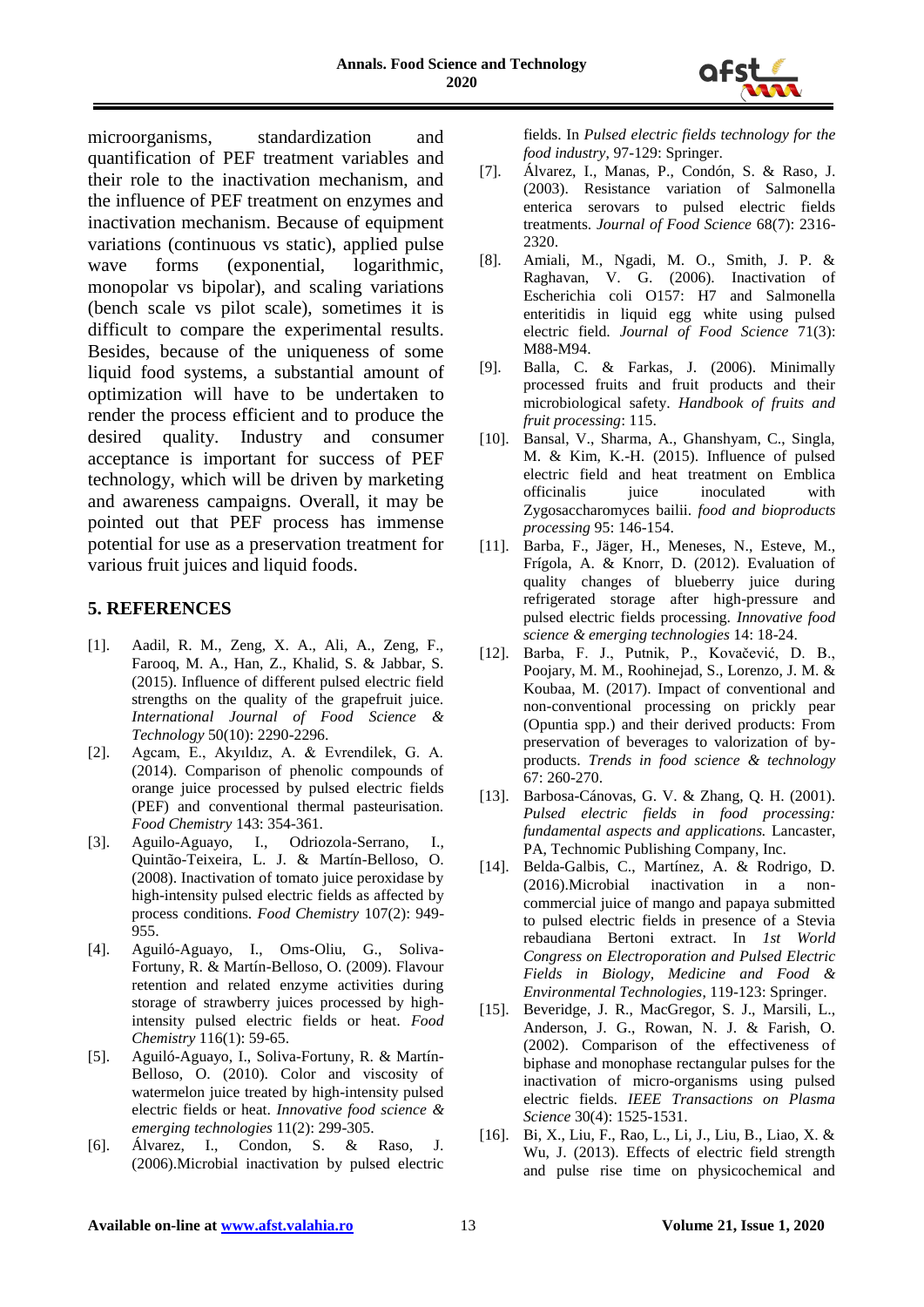

sensory properties of apple juice by pulsed electric field. *Innovative food science & emerging technologies* 17: 85-92.

- [17]. Bouaziz, F., Koubaa, M., Neifar, M., Zouari-Ellouzi, S., Besbes, S., Chaari, F., Kamoun, A., Chaabouni, M., Chaabouni, S. E. & Ghorbel, R. E. (2016). Feasibility of using almond gum as coating agent to improve the quality of fried potato chips: Evaluation of sensorial properties. *LWT-Food Science and Technology* 65: 800-807.
- [18]. Carbonell-Capella, J. M., Buniowska, M., Barba, F. J., Grimi, N., Vorobiev, E., Esteve, M. J. & Frígola, A. (2016). Changes of antioxidant compounds in a fruit juice-Stevia rebaudiana blend processed by pulsed electric technologies and ultrasound. *Food and Bioprocess Technology* 9(7): 1159-1168.
- [19]. Castro, A., Swanson, B., Barbosa-Cánovas, G. & Zhang, Q. (2001). Pulsed electric field modification of milk alkaline phosphatase activity. *Pulsed electric fields in food processing: Fundamental aspects and applications* 3: 65-83.
- [20]. Chang, D. (1991). *Guide to electroporation and electrofusion.* Academic Press.
- [21]. Chang, D. & Reese, T. S. (1990). Changes in membrane structure induced by electroporation as revealed by rapid-freezing electron microscopy. *Biophysical journal* 58(1): 1-12.
- [22]. Chen, J., Tao, X.-Y., Sun, A.-D., Wang, Y., Liao, X.-J., Li, L.-N. & Zhang, S. (2014). Influence of pulsed electric field and thermal treatments on the quality of blueberry juice. *International journal of Food properties* 17(7): 1419-1427.
- [23]. Cortés, C., Esteve, M., Frıgola, A. & Torregrosa, F. (2005). Quality characteristics of horchata (a Spanish vegetable beverage) treated with pulsed electric fields during shelf-life. *Food Chemistry* 91(2): 319-325.
- [24]. Crowley, J. M. (1973). Electrical breakdown of bimolecular lipid membranes as an electromechanical instability. *Biophysical journal* 13(7): 711-724.
- [25]. Cserhalmi, Z., Sass-Kiss, A., Tóth-Markus, M. & Lechner, N. (2006). Study of pulsed electric field treated citrus juices. *Innovative food science & emerging technologies* 7(1-2): 49-54.
- [26]. Cserhalmi, Z., Vidács, I., Beczner, J. & Czukor, B. (2002). Inactivation of Saccharomyces cerevisiae and Bacillus cereus by pulsed electric fields technology. *Innovative food science & emerging technologies* 3(1): 41-45.
- [27]. Donsì, G., Ferrari, G. & Pataro, G. (2007). Inactivation kinetics of Saccharomyces cerevisiae by pulsed electric fields in a batch treatment chamber: the effect of electric field unevenness and initial cell concentration. *Journal of Food Engineering* 78(3): 784-792.
- [28]. Dunn, J. (2001). Pulsed electric field processing: an overview. *Pulsed Electric Fields in Food*

*Processing; Fundamental Aspects and Applications*: 1-30.

- [29]. Dutreux, N., Notermans, S., Gongora-Nieto, M., Barbosa-Canovas, G. & Swanson, B. (2000). Effects of combined exposure of Micrococcus luteus to nisin and pulsed electric fields. *International journal of food microbiology* 60(2- 3): 147-152.
- [30]. Elez-Martinez, P. & Martin-Belloso, O. (2007). Effects of high intensity pulsed electric field processing conditions on vitamin C and antioxidant capacity of orange juice and gazpacho, a cold vegetable soup. *Food Chemistry* 102(1): 201-209.
- [31]. Elez-Martínez, P., Soliva-Fortuny, R. C. & Martín-Belloso, O. (2006). Comparative study on shelf life of orange juice processed by high intensity pulsed electric fields or heat treatment. *European Food Research and Technology* 222(3- 4): 321.
- [32]. Ertugay, M. F., BAŞLAR, M. & Ortakci, F. (2013). Effect of pulsed electric field treatment on polyphenol oxidase, total phenolic compounds, and microbial growth of apple juice. *Turkish Journal of Agriculture and Forestry* 37(6): 772- 780.
- [33]. Espachs-Barroso, A., Barbosa-Cánovas, G. V. & Martín-Belloso, O. (2003). Microbial and enzymatic changes in fruit juice induced by highintensity pulsed electric fields. *Food Reviews International* 19(3): 253-273.
- [34]. Evrendilek, G. A. (2016). Change regime of aroma active compounds in response to pulsed electric field treatment time, sour cherry juice apricot and peach nectars, and physical and sensory properties. *Innovative food science & emerging technologies* 33: 195-205.
- [35]. Evrendilek, G. A., Dantzer, W., Streaker, C., Ratanatriwong, P. & Zhang, Q. (2001). Shelf‐life evaluations of liquid foods treated by pilot plant pulsed electric field system. *Journal of Food Processing and Preservation* 25(4): 283-297.
- [36]. Evrendilek, G. A., Jin, Z., Ruhlman, K., Qiu, X., Zhang, Q. & Richter, E. (2000). Microbial safety and shelf-life of apple juice and cider processed by bench and pilot scale PEF systems. *Innovative food science & emerging technologies* 1(1): 77- 86.
- [37]. Evrendilek, G. A. & Zhang, Q. (2005). Effects of pulse polarity and pulse delaying time on pulsed electric fields-induced pasteurization of E. coli O157: H7. *Journal of Food Engineering* 68(2): 271-276.
- [38]. Fiala, A., Wouters, P. C., van den Bosch, E. & Creyghton, Y. L. (2001). Coupled electrical-fluid model of pulsed electric field treatment in a model food system. *Innovative food science & emerging technologies* 2(4): 229-238.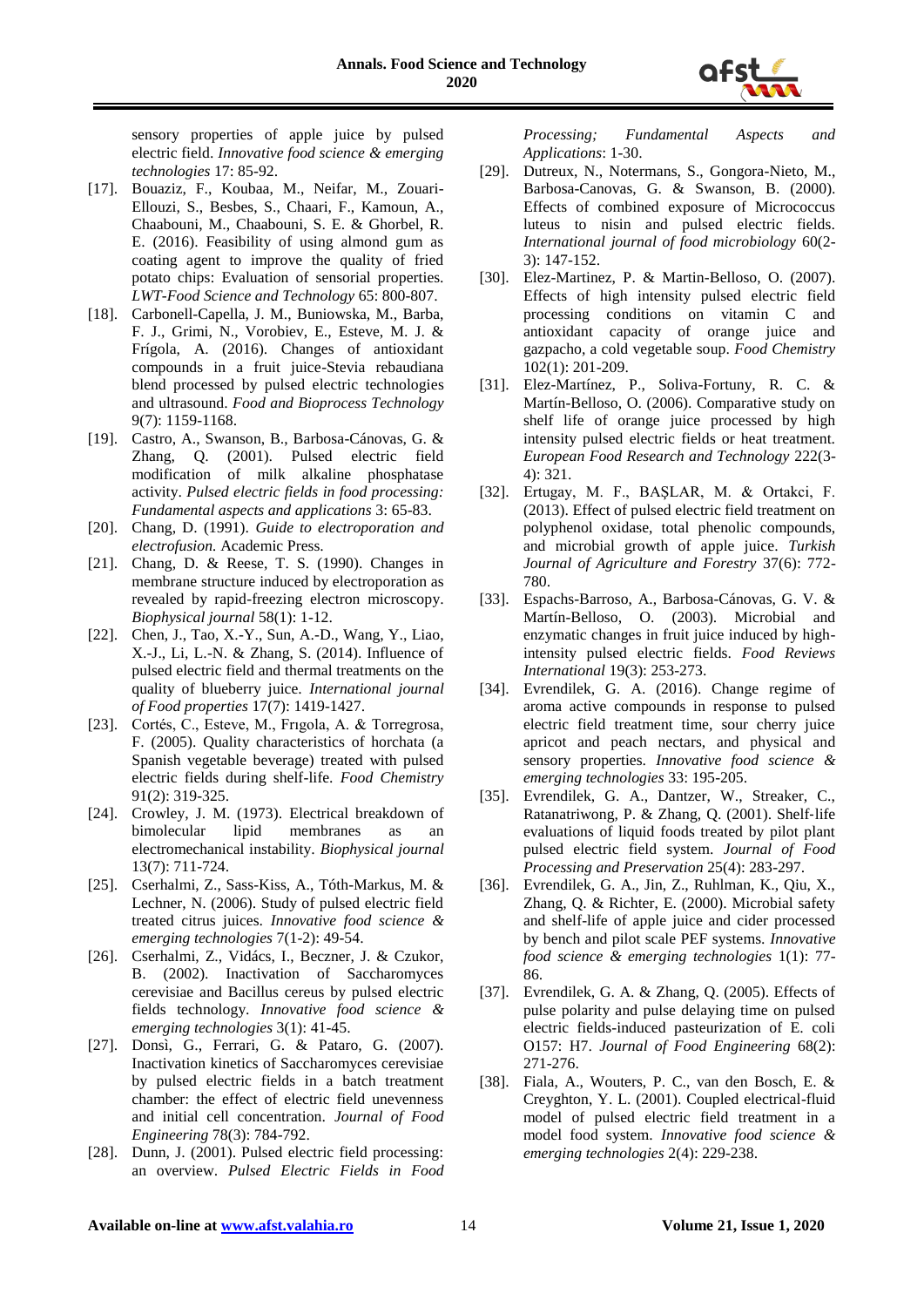

- [39]. Gallo, L. I., Pilosof, A. M. & Jagus, R. J. (2007). Effect of the sequence of nisin and pulsed electric fields treatments and mechanisms involved in the inactivation of Listeria innocua in whey. *Journal of Food Engineering* 79(1): 188-193.
- [40]. Gao, Q., Yuan, D., Yang, J., Li, F., Li, Y., Wang, C. & Chen, J. (2015). Effect of Combined Maillard Reaction Products in Fructose-lysine Model System and Pulsed Electric Field Sterilization on Banana Juice Quality. *Mod Food Sci Tec 2015; 31: 220* 226.
- [41]. García‐García, R., Escobedo‐Avellaneda, Z., Tejada‐Ortigoza, V., Martín‐Belloso, O., Valdez‐Fragoso, A. & Welti‐Chanes, J. (2015). Hurdle technology applied to prickly pear beverages for inhibiting Saccharomyces cerevisiae and Escherichia coli. *Letters in Applied Microbiology* 60(6): 558-564.
- [42]. García, D., Gómez, N., Mañas, P., Raso, J. & Pagán, R. (2007). Pulsed electric fields cause bacterial envelopes permeabilization depending on the treatment intensity, the treatment medium pH and the microorganism investigated. *International journal of food microbiology* 113(2): 219-227.
- [43]. García, D., Gómez, N., Raso, J. & Pagán, R. (2005). Bacterial resistance after pulsed electric fields depending on the treatment medium pH. *Innovative food science & emerging technologies* 6(4): 388-395.
- [44]. Garde-Cerdán, T., Arias-Gil, M., Marsellés-Fontanet, A. R., Ancín-Azpilicueta, C. & Martín-Belloso, O. (2007). Effects of thermal and nonthermal processing treatments on fatty acids and free amino acids of grape juice. *Food Control* 18(5): 473-479.
- [45]. Gášková, D., Sigler, K., Janderova, B. & Plášek, J. (1996). Effect of high-voltage electric pulses on yeast cells: factors influencing the killing efficiency. *Bioelectrochemistry and bioenergetics* 39(2): 195-202.
- [46]. Glaser, R. W., Leikin, S. L., Chernomordik, L. V., Pastushenko, V. F. & Sokirko, A. I. (1988). Reversible electrical breakdown of lipid bilayers: formation and evolution of pores. *Biochimica et Biophysica Acta (BBA)-Biomembranes* 940(2): 275-287.
- [47]. Gongora-Nieto, M., Pedrow, P., Swanson, B. & Barbosa-Cánovas, G. (2004). Use of circuit analysis simulations in pulsed electric fields food processing. *Journal of Food Engineering* 61(3): 413-420.
- [48]. Harrison, S. L., Barbosa-Cánovas, G. V. & Swanson, B. G. (1997). Saccharomyces cerevisiaeStructural Changes Induced by Pulsed Electric Field Treatment. *LWT-Food Science and Technology* 30(3): 236-240.
- [49]. Herceg, Z., Kovačević, D. B., Kljusurić, J. G., Jambrak, A. R., Zorić, Z. & Dragović-Uzelac, V.

(2016). Gas phase plasma impact on phenolic compounds in pomegranate juice. *Food Chemistry* 190: 665-672.

- [50]. Hermawan, N., Evrendilek, G. A., Dantzer, W., Zhang, Q. & Richter, E. (2004). Pulsed electric field treatment of liquid whole egg inoculated with Salmonella enteritidis. *Journal of Food Safety* 24(1): 71-85.
- [51]. Ho, S. & Mittal, G. (1996). Electroporation of cell membranes: a review. *Critical reviews in biotechnology* 16(4): 349-362.
- [52]. Huang, K., Jiang, T., Wang, W., Gai, L. & Wang, J. (2014). A comparison of pulsed electric field resistance for three microorganisms with different biological factors in grape juice via numerical simulation. *Food and Bioprocess Technology* 7(7): 1981-1995.
- [53]. Hülsheger, H., Potel, J. & Niemann, E.-G. (1981). Killing of bacteria with electric pulses of high field strength. *Radiation and environmental biophysics* 20(1): 53-65.
- [54]. Hülsheger, H., Potel, J. & Niemann, E.-G. (1983). Electric field effects on bacteria and yeast cells. *Radiation and environmental biophysics* 22(2): 149-162.
- [55]. Iu, J., Mittal, G. S. & Griffiths, M. W. (2001). Reduction in levels of Escherichia coli O157: H7 in apple cider by pulsed electric fields. *Journal of food protection* 64(7): 964-969.
- [56]. Jaeger, H., Meneses, N. & Knorr, D. (2014). Food technologies: pulsed electric field technology.
- [57]. Jayaram, S., Castle, G. & Margaritis, A. (1992). Kinetics of sterilization of Lactobacillus brevis cells by the application of high voltage pulses. *Biotechnology and Bioengineering* 40(11): 1412- 1420.
- [58]. Jia, M., Zhang, Q. H. & Min, D. B. (1999). Pulsed electric field processing effects on flavor compounds and microorganisms of orange juice. *Food Chemistry* 65(4): 445-451.
- [59]. Jin, Z. T. & Zhang, Q. H. (1999). Pulsed electric field inactivation of microorganisms and preservation of quality of cranberry juice. *Journal of Food Processing and Preservation* 23(6): 481- 497.
- [60]. Joshi, R., Hu, Q., Aly, R., Schoenbach, K. & Hjalmarson, H. (2001). Self-consistent simulations of electroporation dynamics in biological cells subjected to ultrashort electrical pulses. *Physical Review E* 64(1): 011913.
- [61]. Kotnik, T. & Miklavcic, D. (2000). Second-order model of membrane electric field induced by alternating external electric fields. *IEEE Transactions on Biomedical Engineering* 47(8): 1074-1081.
- [62]. Koubaa, M., Barba, F. J., Kovačević, D. B., Putnik, P., Santos, M. D., Queirós, R. P., Moreira, S. A., Inácio, R. S., Fidalgo, L. G. & Saraiva, J.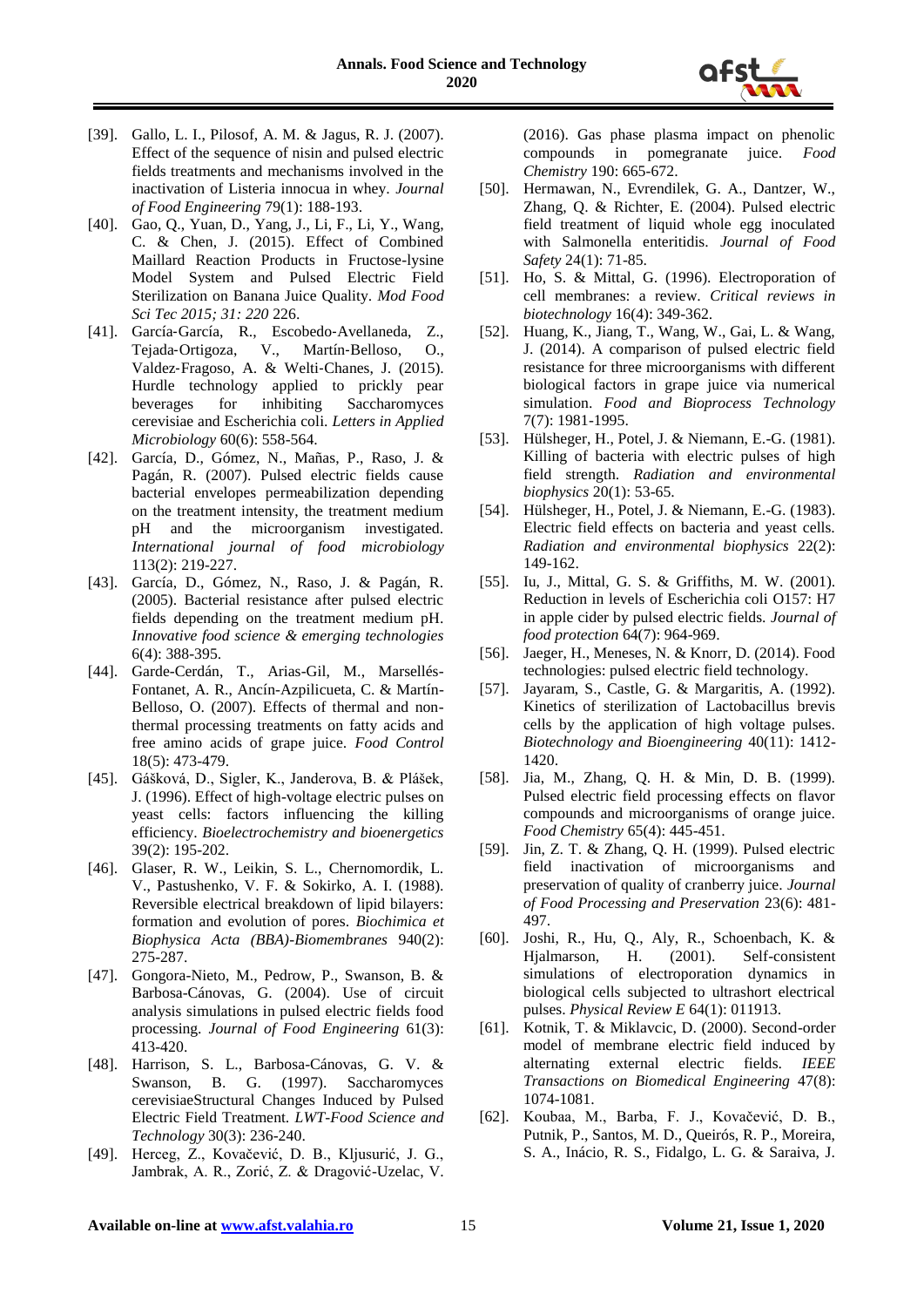

A. (2018).Pulsed electric field processing of fruit juices. In *Fruit juices*, 437-449: Elsevier.

- [63]. Liang, Z., Mittal, G. S. & Griffiths, M. W. (2002). Inactivation of Salmonella Typhimurium in orange juice containing antimicrobial agents by pulsed electric field. *Journal of food protection* 65(7): 1081-1087.
- [64]. Lindgren, M., Aronsson, K., Galt, S. & Ohlsson, T. (2002). Simulation of the temperature increase in pulsed electric field (PEF) continuous flow treatment chambers. *Innovative food science & emerging technologies* 3(3): 233-245.
- [65]. Martin-Belloso, O. & Elez-Martínez, P. (2005).Food safety aspects of pulsed electric fields. In *Emerging technologies for food processing*, 183-217: Elsevier.
- [66]. Meneses, N., Jaeger, H. & Knorr, D. (2011). Minimization of Thermal Impact by Application of Electrode Cooling in a Co‐linear PEF Treatment Chamber. *Journal of Food Science* 76(8): E536-E543.
- [67]. Min, S., Jin, Z., Min, S., Yeom, H. & Zhang, Q. (2003). Commercial‐scale pulsed electric field processing of orange juice. *Journal of Food Science* 68(4): 1265-1271.
- [68]. Min, S. & Zhang, Q. (2003). Effects of commercial‐scale pulsed electric field processing on flavor and color of tomato juice. *Journal of Food Science* 68(5): 1600-1606.
- [69]. Mittal, G. S. & Griffiths, M. W. (2005).Pulsed electric field processing of liquid foods and beverages. In *Emerging technologies for food processing*, 99-139: Elsevier.
- [70]. Morales-de La Peña, M., Salvia-Trujillo, L., Rojas-Graü, M. & Martín-Belloso, O. (2010). Impact of high intensity pulsed electric field on antioxidant properties and quality parameters of a fruit juice–soymilk beverage in chilled storage. *LWT-Food Science and Technology* 43(6): 872- 881.
- [71]. Mosqueda-Melgar, J., Raybaudi-Massilia, R. M. & Martín-Belloso, O. (2012). Microbiological shelf life and sensory evaluation of fruit juices treated by high-intensity pulsed electric fields and antimicrobials. *food and bioproducts processing* 90(2): 205-214.
- [72]. Moussa-Ayoub, T. E., Jaeger, H., Knorr, D., El-Samahy, S., Rohn, S. & Kroh, L. W. (2011). Impact of traditional and innovative technologies on some characteristics and bioactive compounds of Opuntia macrorhiza juice. *Procedia Food Science* 1: 1410-1416.
- [73]. Mtaoua, H., Sánchez‐Vega, R., Ferchichi, A. & Martín‐Belloso, O. (2017). Impact of high-intensity pulsed electric fields or thermal treatment on the quality attributes of date juice through storage. *Journal of Food Processing and Preservation* 41(4): e13052.
- [74]. Nagy, S. & Attaway, J. A. (1980).Citrus nutrition and quality: based on a symposium sponsored by the Division of Agricultural and Food Chemistry at the 179th meeting of the American Chemical Society, Houston, Texas, March 26, 1980. In *ACS symposium series (USA)*: ACS.
- [75]. Neumann, E. (1992). Membrane electroporation and direct gene transfer. *Journal Electroanalytical Chemistry* 343(1-2): 247-267.
- [76]. Neumann, E. (1996).Gene delivery by membrane electroporation. In *Electrical manipulation of cells*, 157-183: Springer.
- [77]. Nguyen, P. & Mittal, G. (2007). Inactivation of naturally occurring microorganisms in tomato juice using pulsed electric field (PEF) with and without antimicrobials. *Chemical engineering and processing: Process intensification* 46(4): 360-365.
- [78]. Odriozola-Serrano, I., Puigpinós, J., Oliu, G. O., Herrero, E. & Martín-Belloso, O. (2016). Antioxidant activity of thermal or non-thermally treated strawberry and mango juices by Saccharomyces cerevisiae growth based assays. *LWT* 74: 55-61.
- [79]. Ortega-Rivas, E., Zárate-Rodríguez, E. & Barbosa-Cánovas, G. (1998). Apple juice pasteurization using ultrafiltration and pulsed electric fields. *food and bioproducts processing* 76(4): 193-198.
- [80]. Pol, I. E., Mastwijk, H. C., Bartels, P. V. & Smid, E. J. (2000). Pulsed-electric field treatment enhances the bactericidal action of nisin against Bacillus cereus. *Appl. Environ. Microbiol.* 66(1): 428-430.
- [81]. Pol, I. E., Mastwijk, H. C., Slump, R. A., Popa, M. E. & Smid, E. J. (2001). Influence of food matrix on inactivation of Bacillus cereus by combinations of nisin, pulsed electric field treatment, and carvacrol. *Journal of food protection* 64(7): 1012-1018.
- [82]. Pothakamury, U. R., Vega, H., Zhang, Q., Barbosa-Canovas, G. V. & Swanson, B. G. (1996). Effect of growth stage and processing temperature on the inactivation of E. coli by pulsed electric fields. *Journal of food protection* 59(11): 1167-1171.
- [83]. Putnik, P., Barba, F. J., Lorenzo, J. M., Gabrić, D., Shpigelman, A., Cravotto, G. & Bursać Kovačević, D. (2017a). An integrated approach to mandarin processing: Food safety and nutritional quality, consumer preference, and nutrient bioaccessibility. *Comprehensive reviews in food science and food safety* 16(6): 1345-1358.
- [84]. Putnik, P., Bursać Kovačević, D., Herceg, K. & Levaj, B. (2017b). Influence of cultivar, anti‐browning solutions, packaging gasses, and advanced technology on browning in fresh‐cut apples during storage. *Journal of food process engineering* 40(2): e12400.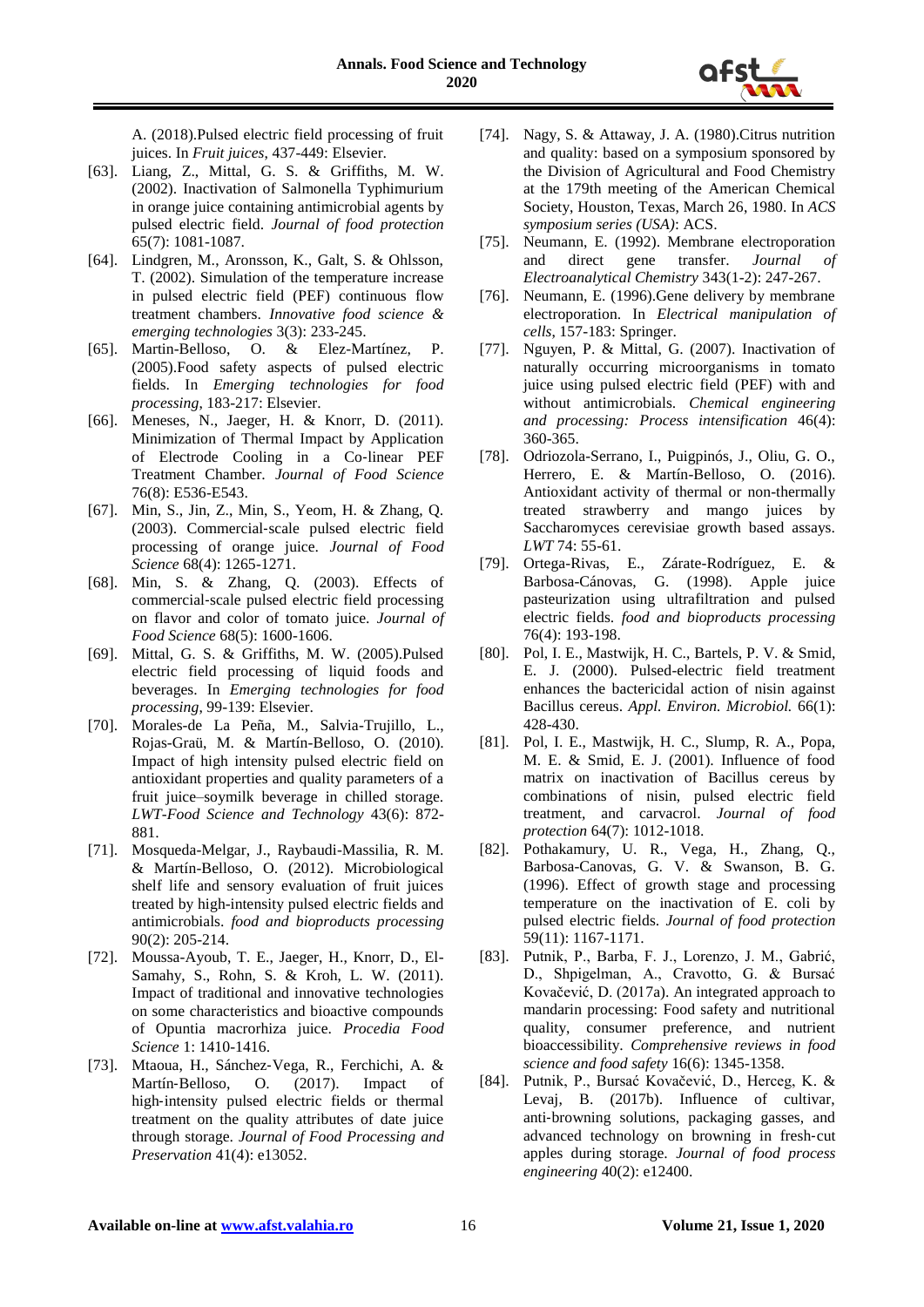

- [85]. Qin, B.-L. (1995). Food pasteurization using high-intensity pulsed electric fields. *Food Technol.* 49(12): 55-60.
- [86]. Qin, B.-L., Barbosa-Canovas, G. V., Swanson, B. G., Pedrow, P. D. & Olsen, R. G. (1998). Inactivating microorganisms using a pulsed electric field continuous treatment system. *IEEE Transactions on Industry Applications* 34(1): 43- 50.
- [87]. Qin, B.-L., Zhang, Q., Barbosa-Canovas, G. V., Swanson, B. G. & Pedrow, P. D. (1994). Inactivation of microorganisms by pulsed electric fields of different voltage waveforms. *IEEE Transactions on Dielectrics and Electrical Insulation* 1(6): 1047-1057.
- [88]. Quintão‐Teixeira, L. J., Soliva‐Fortuny, R., Mota Ramos, A. & Martín‐Belloso, O. (2013). Kinetics of peroxidase inactivation in carrot juice treated with pulsed electric fields. *Journal of Food Science* 78(2): E222-E228.
- [89]. Raso, J., Calderón, M. L., Góngora, M., Barbosa‐Cánovas, G. V. & Swanson, B. G. (1998). Inactivation of *Zygosaccharomyces bailii* in fruit juices by heat, high hydrostatic pressure and pulsed electric fields. *Journal of Food Science* 63(6): 1042-1044.
- [90]. Raso, J., Condón, S. & Álvarez, I. (2014). Nonthermal processing| pulsed electric field. *Encyclopedia of Food Microbiology* 2: 963-973.
- [91]. Riener, J., Noci, F., Cronin, D. A., Morgan, D. J. & Lyng, J. G. (2009). Effect of high intensity pulsed electric fields on enzymes and vitamins in bovine raw milk. *International Journal of Dairy Technology* 62(1): 1-6.
- [92]. Rivas, A., Sampedro, F., Rodrigo, D., Martínez, A. & Rodrigo, M. (2006). Nature of the inactivation of Escherichia coli suspended in an orange juice and milk beverage. *European Food Research and Technology* 223(4): 541-545.
- [93]. Rogers, H., HR, P. & Ward, J. (1980). Microbial Cell Walls and Membranes. *Chapman and Hall. London, chapt* 6: 1031-1032.
- [94]. Sale, A. & Hamilton, W. (1967). Effects of high electric fields on microorganisms: I. Killing of bacteria and yeasts. *Biochimica et Biophysica Acta (BBA)-General Subjects* 148(3): 781-788.
- [95]. Sale, A. & Hamilton, W. (1968). Effects of high electric fields on micro-organisms: III. Lysis of erythrocytes and protoplasts. *Biochimica et Biophysica Acta (BBA)-Biomembranes* 163(1): 37-43.
- [96]. Sampedro, F., Geveke, D. J., Fan, X. & Zhang, H. Q. (2009). Effect of PEF, HHP and thermal treatment on PME inactivation and volatile compounds concentration of an orange juice–milk based beverage. *Innovative food science & emerging technologies* 10(4): 463-469.
- [97]. Sampedro, F., Rivas, A., Rodrigo, D., Martínez, A. & Rodrigo, M. (2006). Effect of temperature

and substrate on PEF inactivation of Lactobacillus plantarum in an orange juice–milk beverage. *European Food Research and Technology* 223(1): 30-34.

- [98]. Schoenbach, K. H., Beebe, S. J. & Buescher, E. S. (2001). Intracellular effect of ultrashort electrical pulses. *Bioelectromagnetics: Journal of the Bioelectromagnetics Society, The Society for Physical Regulation in Biology and Medicine, The European Bioelectromagnetics Association* 22(6): 440-448.
- [99]. Schoenbach, K. H., Peterkin, F. E., Alden, R. W. & Beebe, S. J. (1997). The effect of pulsed electric fields on biological cells: Experiments and applications. *IEEE Transactions on Plasma Science* 25(2): 284-292.
- [100]. Sepulveda, D., Góngora-Nieto, M., San-Martin, M. & Barbosa-Canovas, G. (2005). Influence of treatment temperature on the inactivation of Listeria innocua by pulsed electric fields. *LWT-Food Science and Technology* 38(2): 167-172.
- [101]. Sharma, G. (2003). Color fundamentals for digital imaging. *Digital color imaging handbook* 20.
- [102]. Smith, K., Mittal, G. & Griffiths, M. (2002). Pasteurization of milk using pulsed electrical field and antimicrobials. *Journal of Food Science* 67(6): 2304-2308.
- [103]. Soliva-Fortuny, R., Balasa, A., Knorr, D. & Martín-Belloso, O. (2009). Effects of pulsed electric fields on bioactive compounds in foods: a review. *Trends in food science & technology* 20(11-12): 544-556.
- [104]. Terebiznik, M., Jagus, R., Cerrutti, P., De Huergo, M. & Pilosof, A. (2002). Inactivation of Escherichia coli by a combination of nisin, pulsed electric fields, and water activity reduction by sodium chloride. *Journal of food protection* 65(8): 1253-1258.
- [105]. Timmermans, R., Groot, M. N., Nederhoff, A., Van Boekel, M., Matser, A. & Mastwijk, H. (2014). Pulsed electric field processing of different fruit juices: Impact of pH and temperature on inactivation of spoilage and pathogenic micro-organisms. *International journal of food microbiology* 173: 105-111.
- [106]. Toepfl, S., Siemer, C., Saldaña-Navarro, G. & Heinz, V. (2014).Overview of pulsed electric fields processing for food. In *Emerging technologies for food processing*, 93-114: Elsevier.
- [107]. Ulmer, H. M., Heinz, V., Gänzle, M. G., Knorr, D. & Vogel, R. F. (2002). Effects of pulsed electric fields on inactivation and metabolic activity of Lactobacillus plantarum in model beer. *Journal of Applied Microbiology* 93(2): 326-335.
- [108]. Vallverdú-Queralt, A., Odriozola-Serrano, I., Oms-Oliu, G., Lamuela-Raventós, R. M., Elez-Martínez, P. & Martín-Belloso, O. (2013). Impact of high-intensity pulsed electric fields on